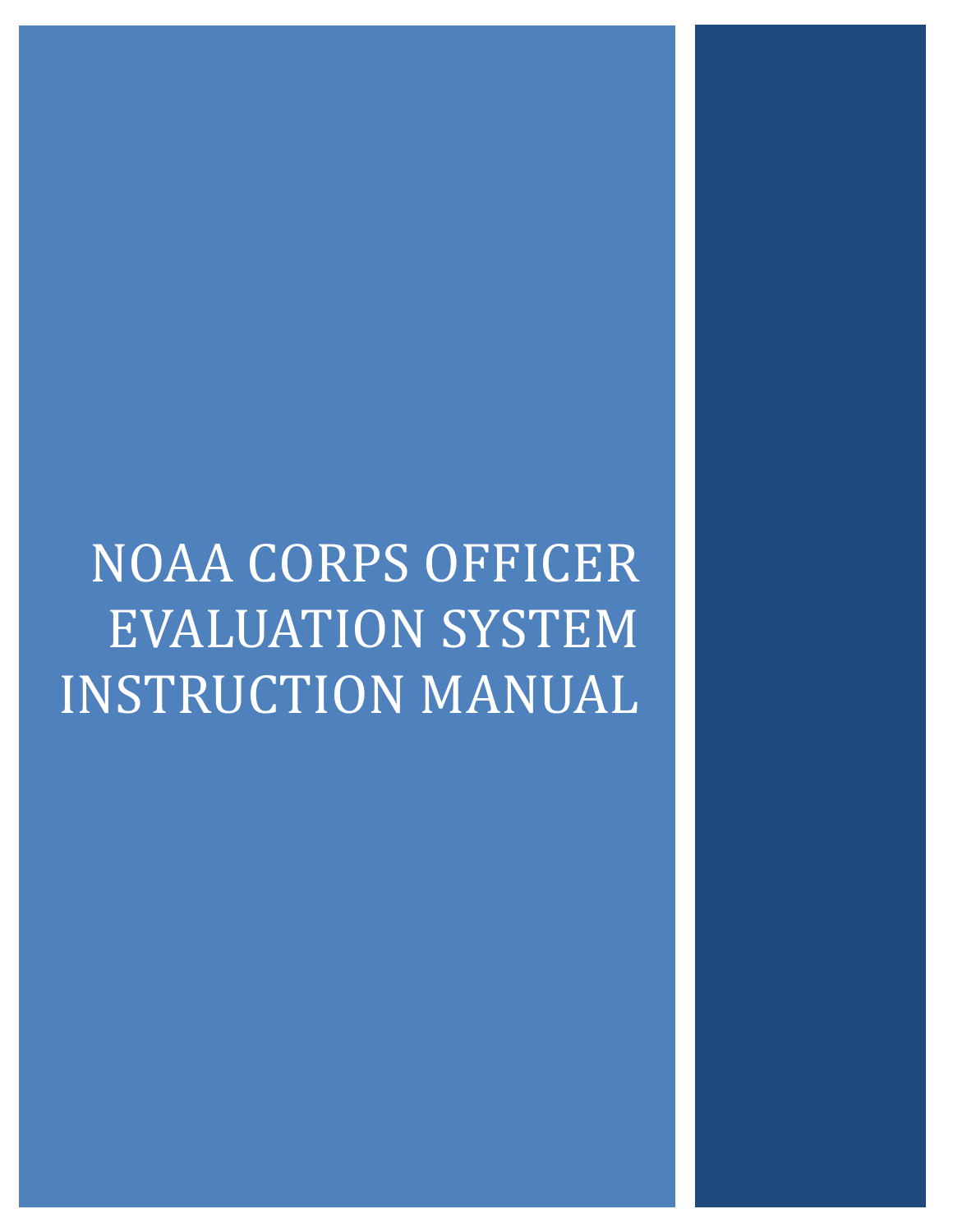### **OFFICER EVALUATION SYSTEM INSTRUCTIONS Table of Contents**

| <b>Section</b><br>10.A.1 General                              |                                                                                                                                                                                                                                                            | Page(s) | 3                                                    |
|---------------------------------------------------------------|------------------------------------------------------------------------------------------------------------------------------------------------------------------------------------------------------------------------------------------------------------|---------|------------------------------------------------------|
| 10.A.1.a.<br>10.A.1.b.                                        | Purpose<br>Glossary                                                                                                                                                                                                                                        |         | $3 - 4$<br>$4 - 5$                                   |
| 10.A.2 Responsibilities                                       |                                                                                                                                                                                                                                                            |         | 5                                                    |
| 10.A.2.a.                                                     | <b>Rating Chain</b>                                                                                                                                                                                                                                        |         | $5 - 8$                                              |
|                                                               | 10.A.3 Preparation and Process of Officer Evaluation Reports                                                                                                                                                                                               |         | 8                                                    |
| 10.A.3.a.<br>10.A.3.b.<br>10.A.3.c.                           | Forms<br>Officer Evaluation Report for Lieutenant through Captain<br>Officer Evaluation Report for Ensign through<br>Lieutenant (junior grade)                                                                                                             |         | 8<br>$8-9$<br>$9-10$                                 |
| 10.A.3.d.<br>10.A.3.e.                                        | <b>Officer Evaluation Report for Admirals</b><br><b>Officer Support Form</b>                                                                                                                                                                               |         | $10 - 11$<br>$11 - 12$                               |
|                                                               | <b>10.A.4 Rules for Completing Officer Evaluation Reports</b>                                                                                                                                                                                              |         | 12                                                   |
| 10.A.4.a.<br>10.A.4.b.<br>10.A.4.c.<br>10.A.4.d.<br>10.A.4.e. | <b>Administrative Rules for Officer Evaluation Report Forms</b><br><b>Constructing Effective Officer Report Comments</b><br><b>Officer Evaluation Report Restrictions</b><br><b>Reviewer Comments</b><br>Duty Under Instruction Officer Evaluation Reports |         | $12 - 13$<br>$13 - 15$<br>$15-16$<br>17<br>$17 - 18$ |
|                                                               | 10.A.5 Instructions for Completing Officer Evaluation Forms                                                                                                                                                                                                |         | 18                                                   |
| 10.A.5.a.                                                     | Part 1 – Instructions for Completing NOAA Form 56-6A,<br>Officer Evaluation Report (Lieutenant – Captain)                                                                                                                                                  |         | 18-24                                                |
| 10.A.5.b.<br>10.A.5.c.                                        | Part 2 – Instructions for Completing NOAA Form 56-6E,<br>Officer Evaluation Report (Ensign – Lieutenant (junior grade)<br>Part 3 – Instructions for Completing Duty Under Instruction                                                                      |         | $25 - 30$<br>$30 - 31$                               |
| 10.A.5.d.                                                     | (DUINS) Officer Evaluation Reports<br>Part 4 - Instructions for Completing NOAA Form 56-6B,<br><b>Reviewer Comments</b>                                                                                                                                    |         | 31-32                                                |
| 10.A.5.e.                                                     | Part 5 – Instructions for Completing NOAA Form 56-6C,<br>Officer Support Form (OSF)                                                                                                                                                                        |         | 33-35                                                |
| 10.A.5.f.                                                     | Part 6 - Instructions for Completing NOAA Form 56-6F,<br><b>Admiral Evaluation Report (AER)</b>                                                                                                                                                            |         | 35-38                                                |
|                                                               | 10.A.6 Instructions for Processing Officer Evaluation Forms                                                                                                                                                                                                |         | 38                                                   |
| 10.A.6.a.                                                     | Processing of Officer Evaluation Reports at Commissioned<br>Personnel Center (CPC)                                                                                                                                                                         |         | 38-40                                                |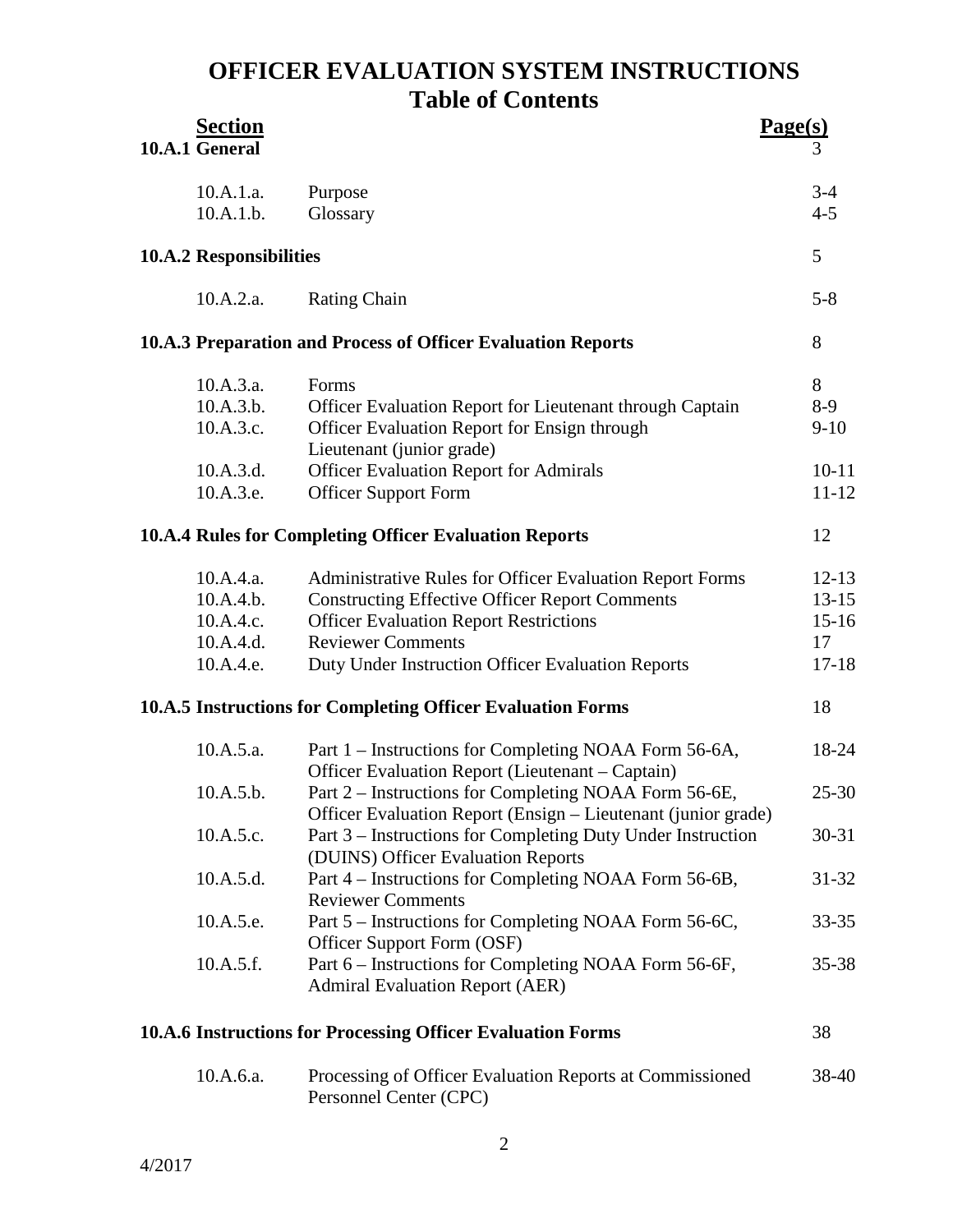### **10.A.1. GENERAL**

The Director, Commissioned Personnel Center (CPC), is responsible for managing and ensuring the integrity of the NOAA Corps Officer Evaluation System (OES) for all NOAA Corps officers.

### **10.A.1.a. PURPOSE**

- A. The NOAA Corps Officer Evaluation System (OES) has been designed to:
	- 1. Provide information for important personnel management decisions. Especially significant among these decisions are promotions, assignments, and career development.
	- 2. Set performance and character standards to evaluate all officers up to the rank of admiral. Admirals are evaluated under a separate Report, known as the Admiral Evaluation Report (AER), which is administered by the Deputy Under Secretary for Operations.
	- 3. Support NOAA's commitment to a results oriented performance culture through a performance management system that differentiates between high and low levels of performance and links individual, team and unit performance to DOC, NOAA and OMAO goals and desired results.
	- 4. Provide a means of feedback to determine how well an officer's performance and results are measuring up to the standards.
- B. The NOAA Corps OES goals are:
	- 1. Personnel Management The OES is an important part of the NOAA Corps officer personnel management system. It supplies information to the Director for personnel management decisions in a variety of areas.
	- 2. Promotion Throughout their careers, NOAA Corps officers are reviewed for promotion to the next grade by Officer Personnel Boards (OPBs). The cumulative file of officer performance evaluations provides one of the bases for selection of the best qualified officers from among those eligible.
	- 3. Assignment Prior performance, personal qualities, and potential for increased responsibilities, as documented in the Officer Evaluation Reports (OERs) contained in each officer's Official Personnel Folder (OPF), are important considerations in recommendations made by Officer Assignment Boards (OABs). While a number of other factors such as billet requirements, experience, personal desires, and availability are also considered, the high level of competition for many assignments places even greater emphasis on performance.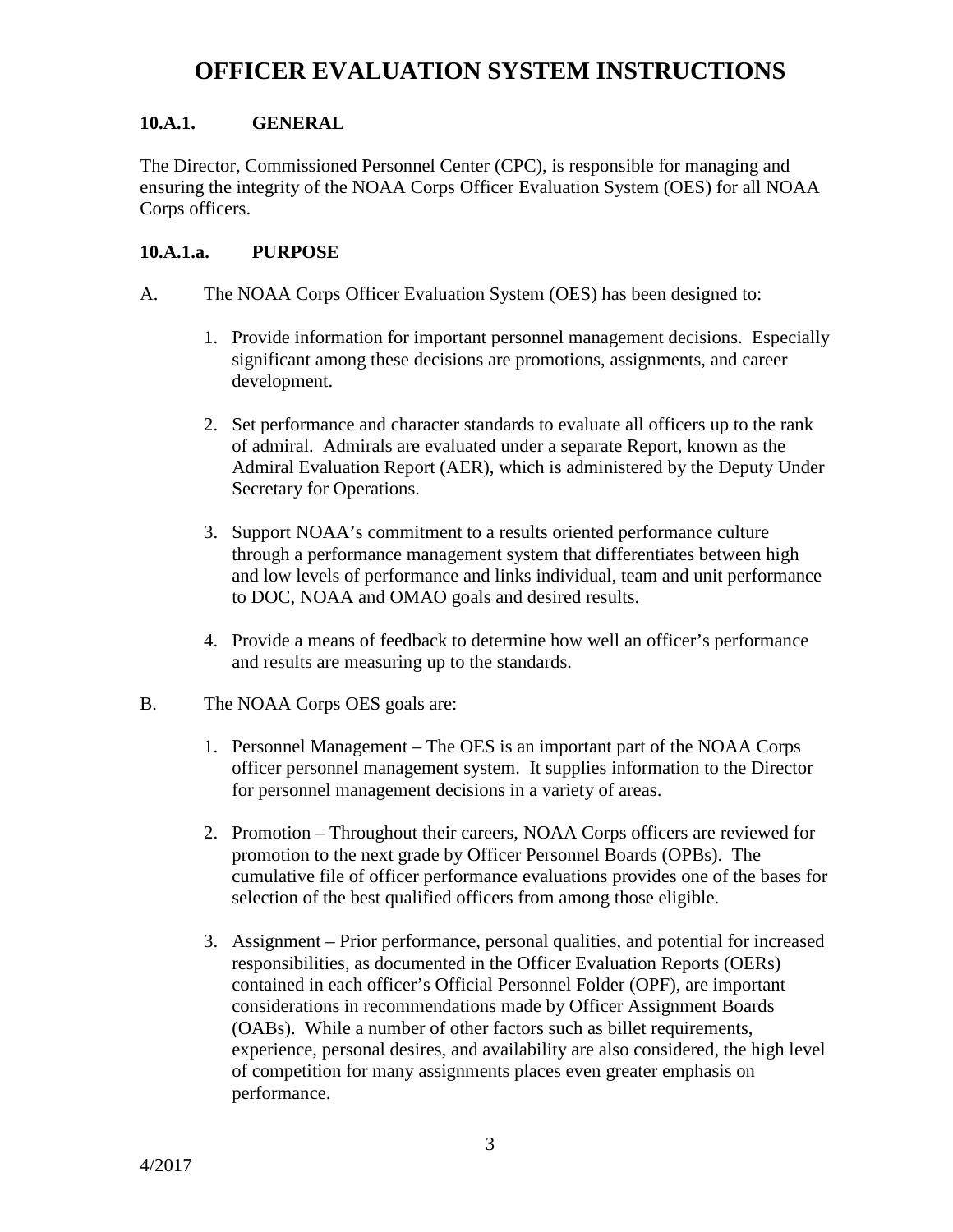- 4. Career Development Career development is a cooperative process that seeks to meet immediate and future NOAA needs while satisfying the personal and professional aspirations of individual officers. The OES is a vehicle for performance feedback and career counseling by the rating chain and CPC.
- 5. Command and Control The OES can assist supervisors in delineating lines of authority and responsibility, and providing a common understanding of officer responsibilities; this reinforces command authority by providing a clear delineation of the span of control and responsibility.
- 6. Maintenance of service standards and a high level of professionalism As a member of a Uniformed Service, each officer is evaluated in the OES, not only regarding job achievements, but also on leadership skills, personal and professional qualities and Service commitment.
- 7. Strategic Alignment Ensure officers are knowledgeable about their roles in supporting the agency's mission and strategic plans by effectively linking officer performance to organizational goals and objectives.

### **10.A.1.b. GLOSSARY**

The following terms apply to the OES:

- A. Above Standard Describes exceptional or superlative performance.
- B. Below Standard Describes performance not measuring up to the benchmark expected level. The benchmark level can be found in the middle column of each skill set rating (equivalent to a 4).
- C. Disqualified Includes relief for cause due to misconduct or unsatisfactory performance, being an interested party to an investigation or court of inquiry, or any other situation in which a personal interest or conflict on the part of the supervisor, reporting officer, or reviewer raises a substantial question as to whether the rated officer will receive a fair, accurate evaluation.
- D. Evaluation Areas The four major performance categories into which all performance dimensions are grouped, which include Performance of Duties, Communication Skills, Leadership Skills, Personal and Professional Qualities.
- E. Officer Evaluation Reports (OER) Form NOAA Forms 56-6A, 56-6E, 56-6F and/or 56-6B, used to document NOAA Corps officers' performance and potential.
- F. Officer Evaluation System (OES) The NOAA Corps system which addresses the performance appraisal of officers up to the rank of admiral.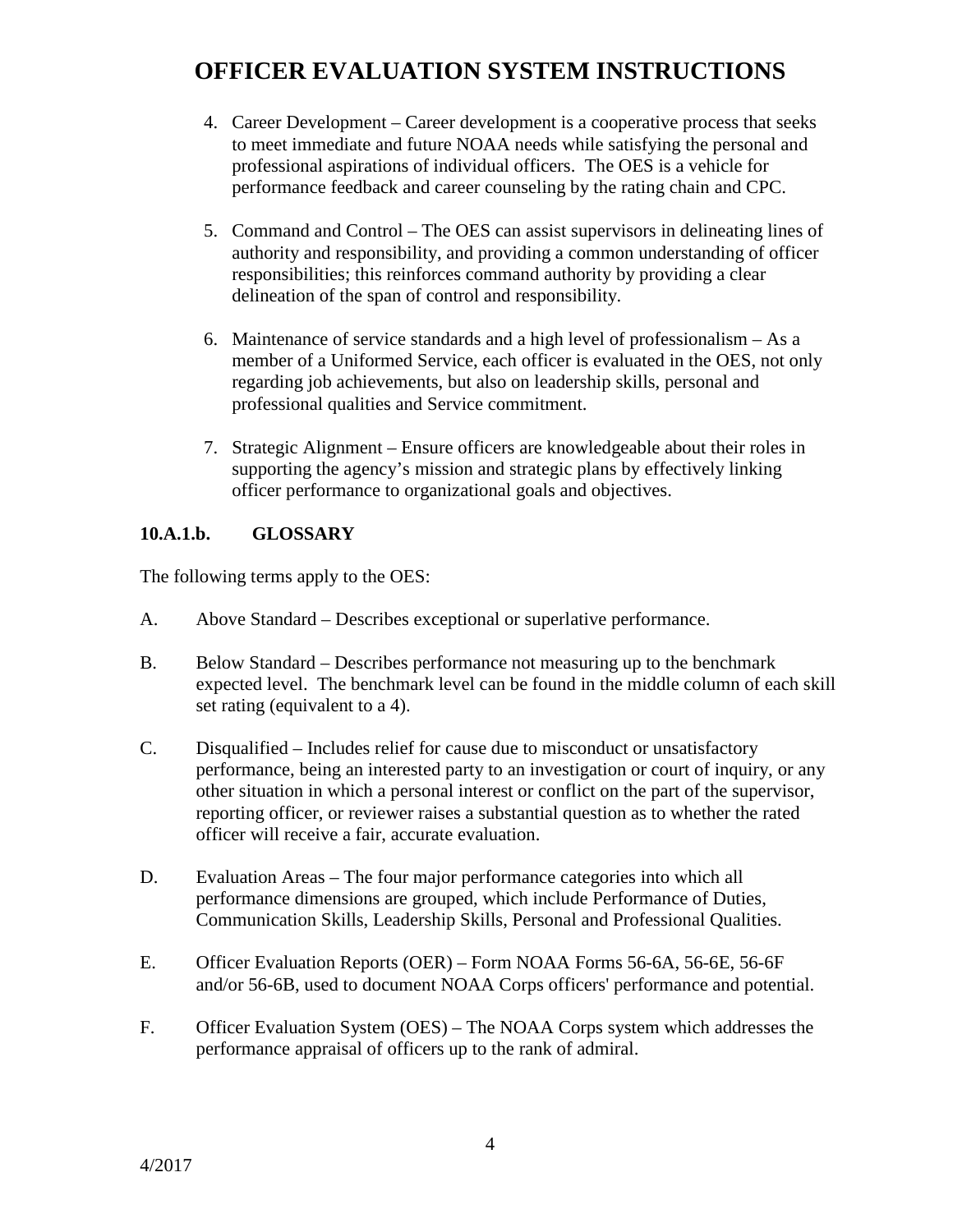- G. Officer Support Form (OSF) NOAA Form 56-6C. The optional worksheet used to describe duties, establish goals, document accomplishments, and facilitate performance feedback.
- H. Performance Dimensions The attributes by which the NOAA Corps evaluates its officers (e.g., writing, judgment, responsibility, etc.).
- I. Performance Feedback Performance feedback is the process that occurs whenever a rated officer receives advice or observations related to their performance in any evaluation area. Performance feedback can take place formally (e.g., during a conference) or informally (e.g., through on-the-spot comments).
- J. Performance Standards. The prescribed expectation levels within each performance dimension. The standards are written to provide a common frame of reference among rating officials to which an officer's observed performance and qualities may be compared. Each dimension has three separate written standards of performance.
- K. Rating Chain The succession of individuals who are responsible for preparing, completing, and reviewing an officer's OER. The rating chain consists of the rated officer, supervisor, reporting officer, and reviewer.
- L. Standard Describes the level of performance expected of all NOAA Corps Officers.
- M. Unavailable Includes illness, injury, death, prolonged absence, transfer, separation from the Service, retirement, or any other situation which prevents or substantially hinders the supervisor, reporting officer, or reviewer from properly carrying out their rating chain responsibilities.

#### **10.A.2 RESPONSIBILITIES**

#### **10.A.2.a. RATING CHAIN**

- A. The rating chain is composed of individuals who are in a position to evaluate the rated officer's performance, potential, and development. The roles in a rating chain typically follow organizational hierarchies. Given the diversity of NOAA programs and their associated structures, rating chains may vary. (See NCD Chapter 4, Part 4, 04403)
- B. The Rating Chain shall:
	- 1. Provide an accurate assessment of the rated officer's current performance, future potential, and value to the NOAA Corps.
	- 2. Ensure timeliness of reporting.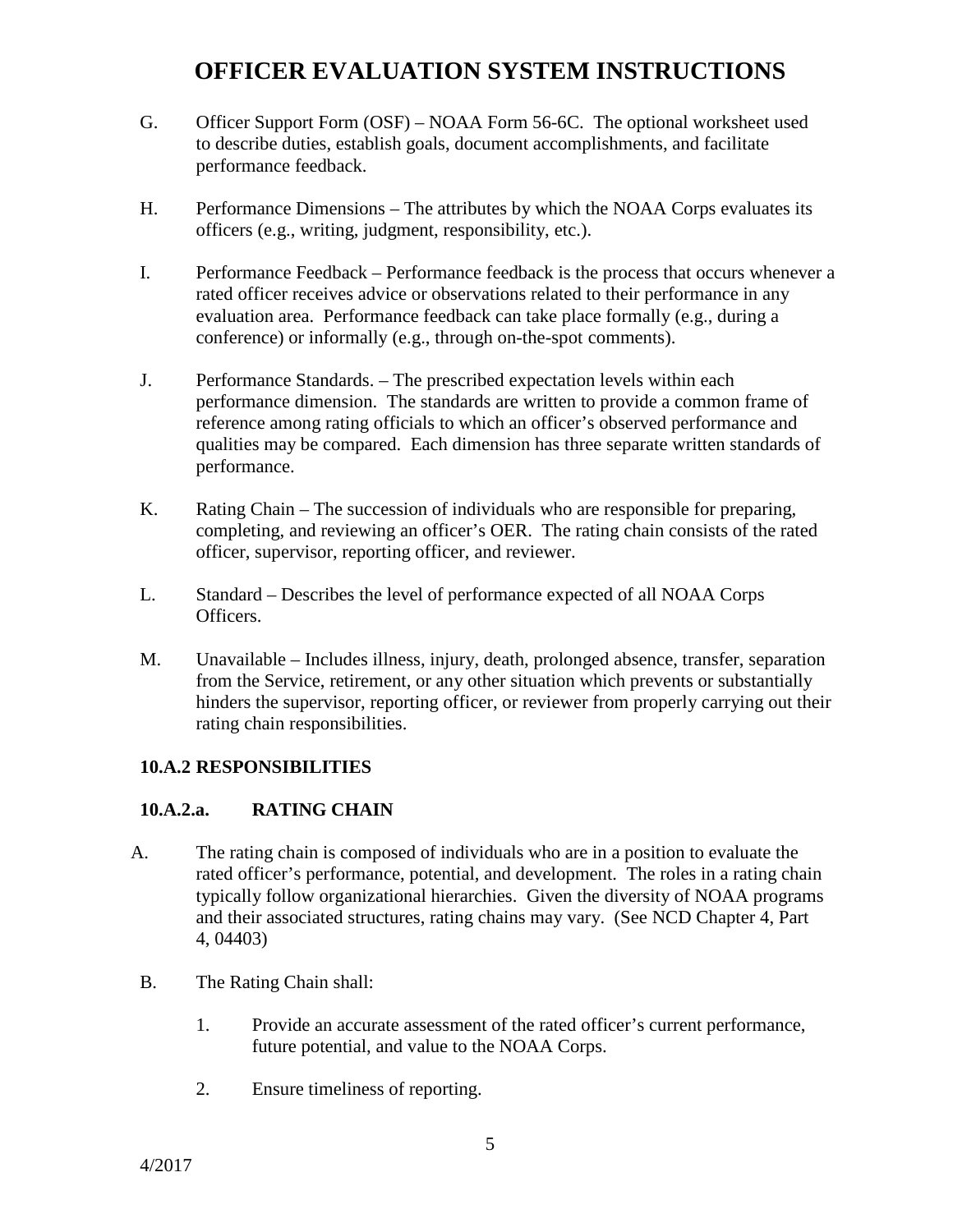- D. The Supervisor is the individual from whom the rated officer typically received the majority of his/her decision and assignments, along with his /her OER/performance evaluation. The Supervisor shall:
	- 1. Ensure performance feedback is given to the rated officer and address issues as they occur so that proper guidance may be given and/or corrective action taken early to ensure standards of performance are maintained.
	- 2. Provide a new supervisor with a draft of OER Sections two through six, when the supervisor changes during a reporting period. The draft shall be prepared and signed by the departing supervisor prior to departure.
- E. The Reporting Officer is typically the second level supervisor. The Reporting Officer shall:
	- 1. Base evaluation on direct observation, material contained in the OSF, or other information provided by the supervisor, and other reliable reports and records.
- F. The Reviewer is typically the supervisor of the reporting officer, equivalent to the third level supervisor, or the Line Office Liaison Officer. The reviewer may be junior to the reporting officer. The Reviewer shall:
	- 1. Ensure the OER is a fair and accurate record of the rated officer's performance and potential.
	- 2. Submit the completed OER through the OER Administrator to arrive at CPC no later than 15 calendar days after receipt from the reporting officer.
- G. The OER Administrator is typically the Line Office Liaison Officer, Center Commanding Officer, NOAA Corps Director, or their designee. The Administrator shall:
	- 1. Ensure timely OER submission for those officers under his or her administrative jurisdiction. A tracking system is encouraged. The OER Administrator shall ensure the Director, CPC receives OERs with either original ink or CAC-enabled signatures, no later than 45 days after the end of reporting periods.
	- 2. Establish a system to ensure OERs for those officers eligible for promotion and/or Board action are not delayed and arrive at CPC in time to conduct a thorough quality review prior to Board deliberations.
	- 3. Conduct an administrative review of the OER for compliance with this Instruction Manual.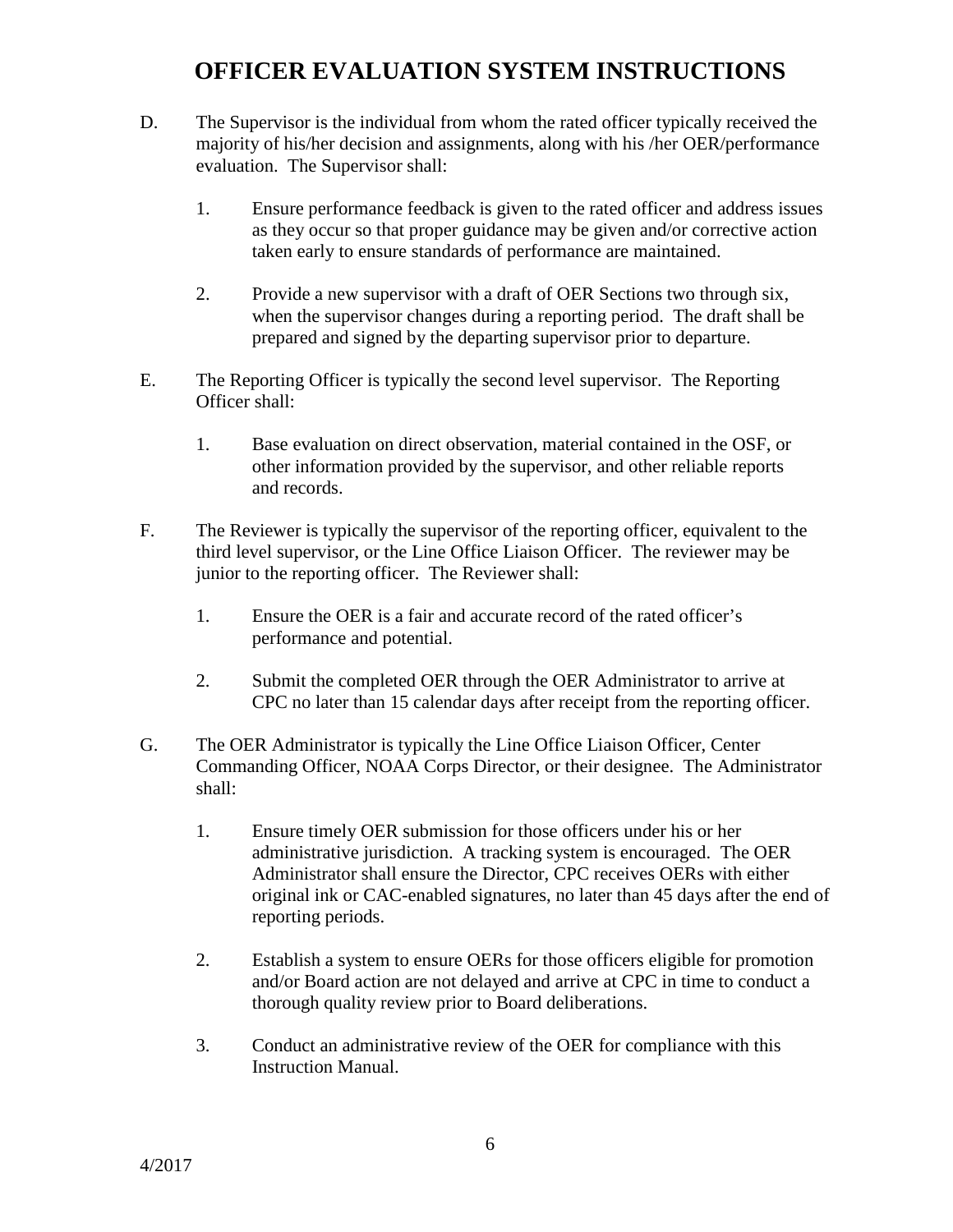- 4. Make minor administrative corrections without returning the OER to the rating chain, however, may return an OER to the reviewer if it contains a substantive error.
- H. Officer Evaluation System (OES) Administrator Within CPC, the Chief, Officer Career Management Division (OCMD), and their staff members shall:
	- 1. Process received OERs into a tracking and notification system.
	- 2. Ensure completeness and accuracy of OERs with emphasis on the correlation between numerical scores and written comments.
	- 3. Verify OER reporting periods represent a continuous record of an officer's service time.
	- 4. Conduct a thorough administrative and quality control review of the OER to include:
		- a. Minor administrative corrections without returning the OER to the rating chain.
		- b. Validate an OER when it is determined the report has met the requirements of the OES.
		- c. Invalidate an OER when it is determined the report has not met the requirements of the OES.
		- d. Notify rated officers, typically via automatically generated email, when their OER has been validated and scanned into their OPF online.
		- e. Notify the rating chain, typically via automatically generated email, when an OER has been invalidated.
		- f. Counsel members of the rating chain to correct deficiencies identified in an invalidated OER.
		- g. Implement corrective measures to OER content, with the consent of the rating chain, balancing timeliness and quality to expedite the validation process.
	- 5. Notify officers eligible for promotion or subject to personnel board action of OER submittal deadlines.
	- 6. Respond to questions related to the OES policy.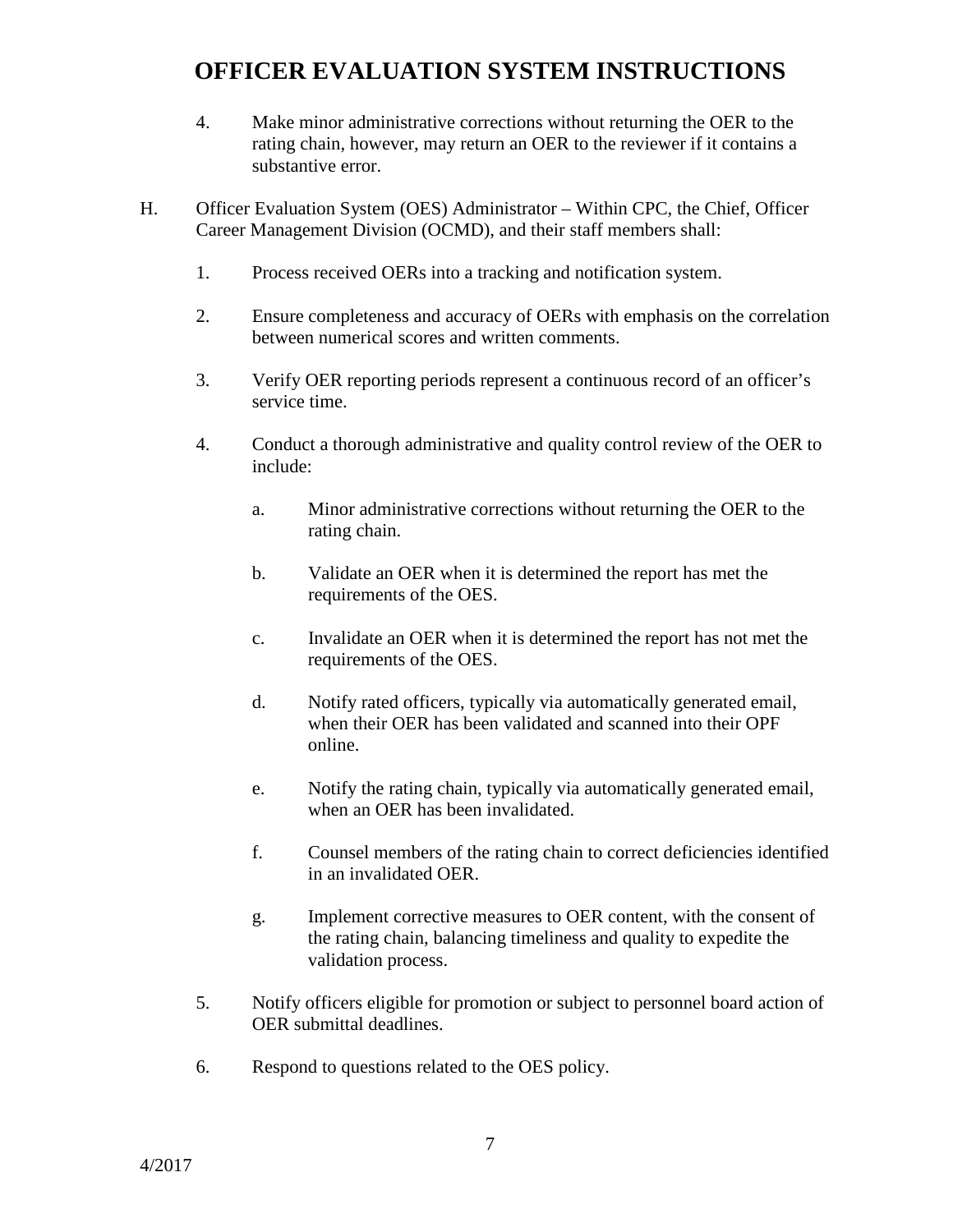- 7. Provide OER training, subject to resource availability.
- 8. Develop and implement OES changes to maintain a robust evaluation system.
- 9. Maintain the integrity of records that comprise the OES.
- 10. Respond to individual inquiries and requests related to those records, including missing copies of OERs and requests for correction of records.
- 11. The OES Administrator may invalidate a previously validated OER and initiate corrective action prior to inclusion of an OER in the rated officer's OPF.

### **10.A.3 PREPARATION OF OFFICER EVALUATION REPORTS (OER)**

### **10.A.3.a. FORMS**

The following forms are used in the NOAA Corps OES:

- A. NOAA Form 56-6A NOAA Commissioned Corps Officer Evaluation Report (OER). This form shall be used for NOAA Corps officer performance ratings for officers holding the rank of lieutenant through captain.
- B. NOAA Form 56-6B NOAA Commissioned Corps Reviewer Comments is used for reviewer comments.
- C. NOAA Form 56-6C NOAA Commissioned Corps Officer Support Form (OSF) is an optional worksheet for all officers to describer duties, establish goals, document accomplishments and facilitate performance feedback. This form is also highly recommended for officers with less than three years of commissioned service.
- D. NOAA Form 56-6E NOAA Commissioned Corps Officer Evaluation Report (OER). This form shall be used for NOAA Corps officer performance ratings for officers holding the rank of lieutenant (junior grade) and ensigns.
- E. NOAA Form 56-6F Admiral Evaluation Report is used for flag officer evaluations.

### **10.A.3.b. OFFICER EVALUATION REPORT (OER) FOR LIEUTENANT THROUGH CAPTAIN**

A. Important OER guidance for LT thru CAPT is contained in Section 10.A.4.b., Constructing Effective Officer Evaluation Report Comments, Section 10.A.4.c., Officer Evaluation Report Restrictions and in Section 10.A.5., Instructions for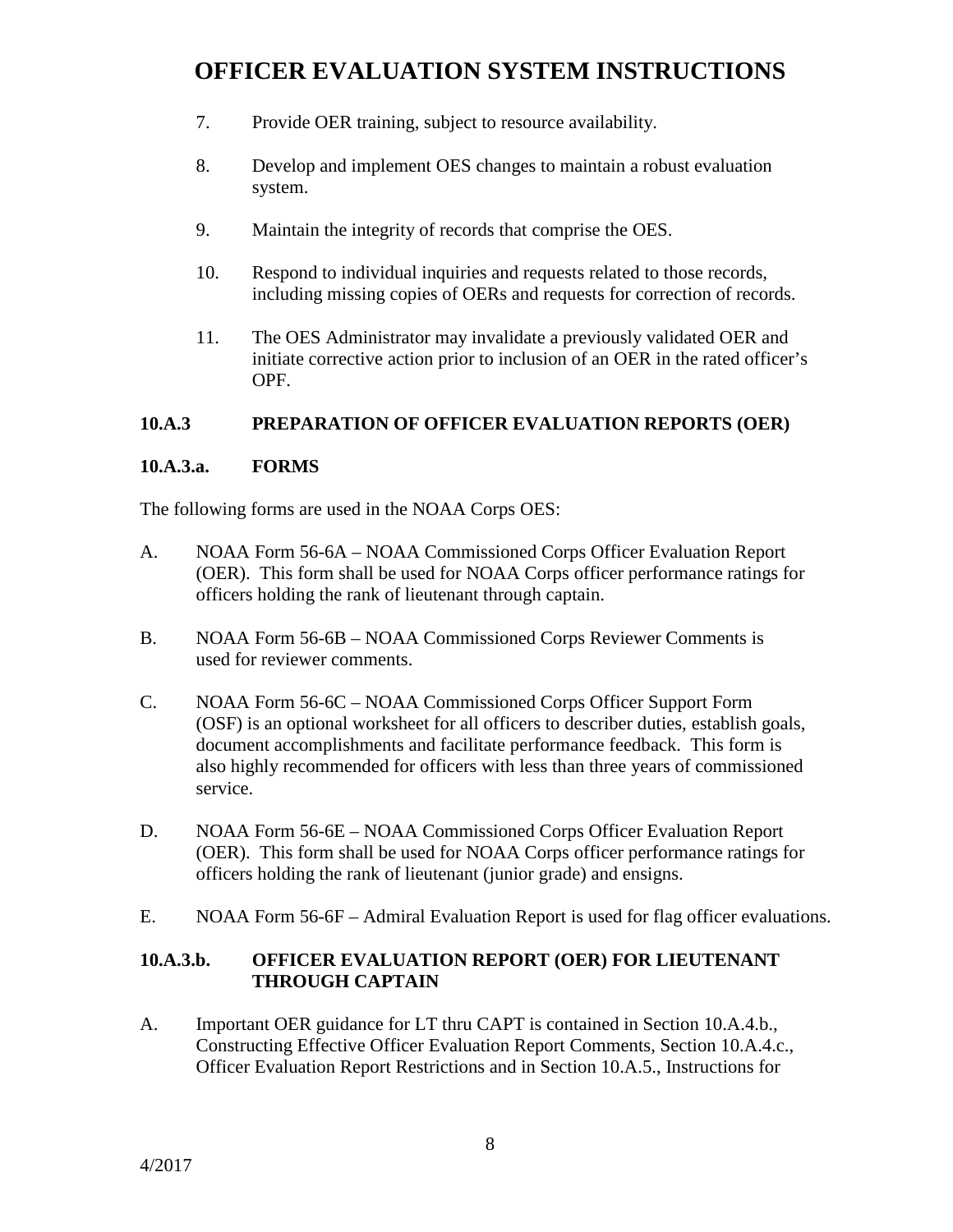Completing Officer Evaluation Forms. For information on Occasion of Report and Reporting Periods, see NCD Chapter 4, Part 4, respectively.

B. The rated officer is responsible for the accuracy of administrative data including the Administrative Data Section. (Section 1)

### **10.A.3.c. OFFICER EVALUATION REPORT (OER) FOR ENSIGNS AND LIEUTENANTS (JUNIOR GRADE)**

A. NOAA Form 56-6E provides an effective and efficient summary of performance and potential for ensigns and lieutenants (junior grade). Important OER guidance is contained in Section 10.A.4.a., Administrative Rules for Officer Evaluation Report Forms and Section 10.A.4.c., Officer Evaluation Report Restrictions.

#### B. Format

- 1. NOAA Form 56-6E is a single page with emphasis on:
	- a. Performance of duties (numerical marks) with the primary duty easily identified.
	- b. Three performance dimensions that best characterize the officer indicated by mark and elaborated on in comments.
	- c. Qualifications and competencies earned during the rating period.
	- d. Potential to assume greater leadership roles and responsibilities as documented in the comparison scale and comments.
- C. Rating Chain Designation
	- 1. The Officer Evaluation Report for ensigns and lieutenants (junior grade) has a two-person rating chain made up of the supervisor and the reporting officer. There is no reviewer except as indicated in number 3 below.
	- 2. The supervisor and reporting officer are required to be two different officers, regardless of rank.
	- 3. For a derogatory OER, as defined in NCD 04411, the functions that would be handled by the reviewer of an OER (grades lieutenant through captain) will be handled by the supervisor of the reporting officer.
- D. Occasion for Report and Reporting Period NCDs 04405 and 04406 apply to Occasion for Report and Reporting Period for the NOAA Form 56-6E.
- E. Responsibilities of Rated Officer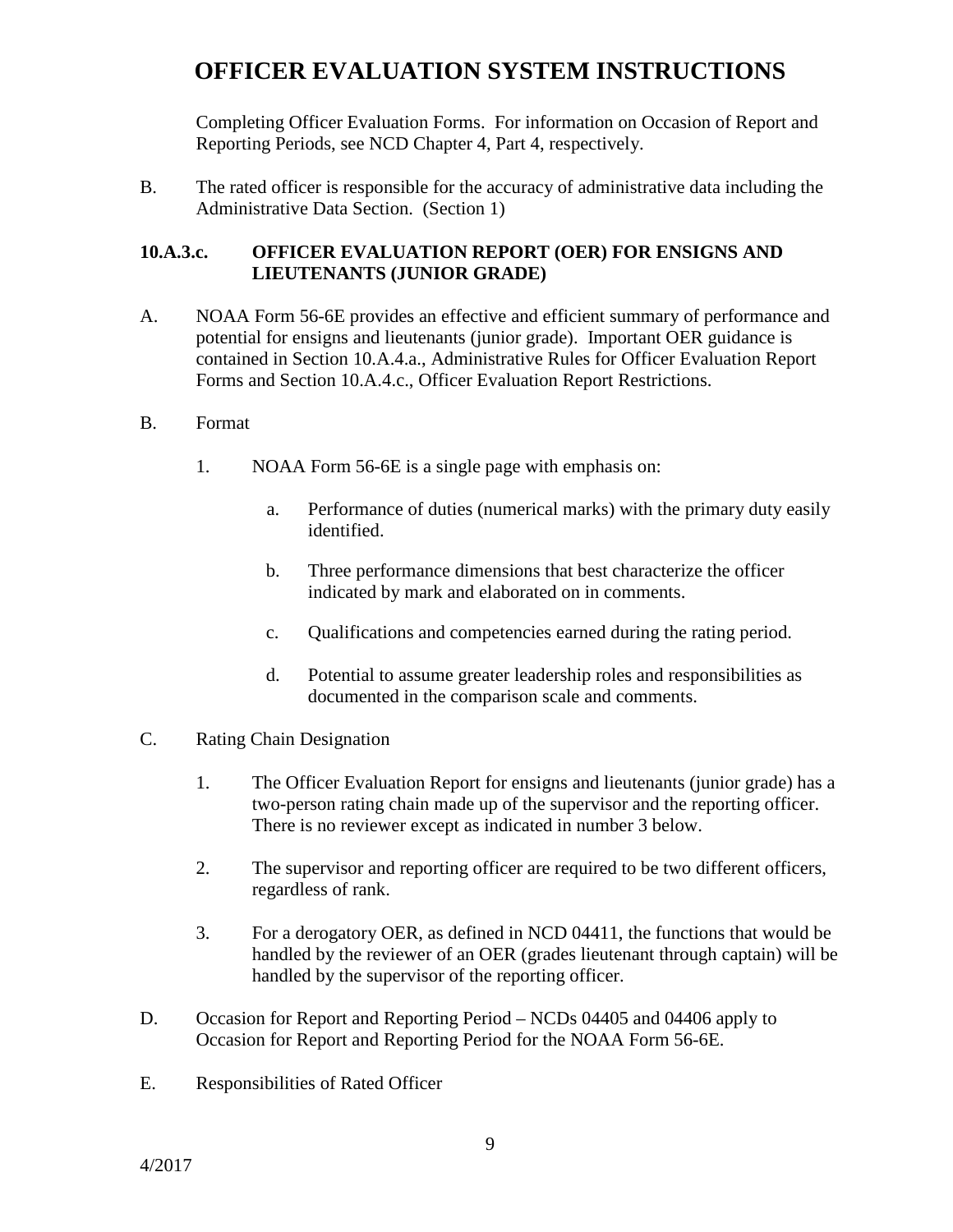- 1. All ensigns and lieutenants (junior grade) must request initial and end-ofperiod meetings with their supervisor, and must submit a summary of achievements and other aspects of performance. In cases of geographic separation, telephone or written exchange of information will suffice. This meeting shall occur 21 days prior to the end of the reporting period.
- 2. The rated officer completes all items in the Administrative Data Section (Section 1) 21 days before the end of the reporting period and forwards the OER and supporting materials to the supervisor. The rated officer is responsible for the accuracy of the information.
- 3. For detailed information and instructions for completing NOAA Form 56-6E, see Section 10.A.5.A. (Part 1) of this Instruction Manual.
- F. Responsibilities of Supervisor
	- 1. Supervisors complete Sections 2 through 9 of the NOAA Form 56-6E. Specific guidance may be found in NCD 04404 (D).
	- 2. After marking all performance dimensions, the supervisor selects the three performance dimensions that best characterize the rated officer by selecting the appropriate circles on the form. The three selected performance dimensions shall be supported in Section 8, Comments.
	- 3. If a rated officer serves at any time during the reporting period under the direction of an officer not their primary supervisor, the primary supervisor should attempt to obtain from the secondary supervisor a description of the rated officer's duties while working for the secondary supervisor.
	- 4. Special or Derogatory OER: in addition to the description of duties and responsibilities, provide a brief reason for the OER.
- G. Responsibilities of Reporting Officer
	- 1. The reporting officer chooses a mark on the Comparison Scale, (Section 10) that most closely reflects the reporting officer's ranking of the rated officer.

#### **10.A.3.d. ADMIRAL EVALUATION REPORT (AER)**

- A. NOAA Form 56-6F NOAA Commissioned Corps Admiral Evaluation Report is used to describe the performance of flag officers in lieu of an Officer Evaluation Report. For instructions on completing form NOAA Form 56-6F – NOAA Commissioned Corps Admiral Evaluation Report, see Section 10.A.5.f. (Part 6) of the instruction manual.
- B. Rating Chain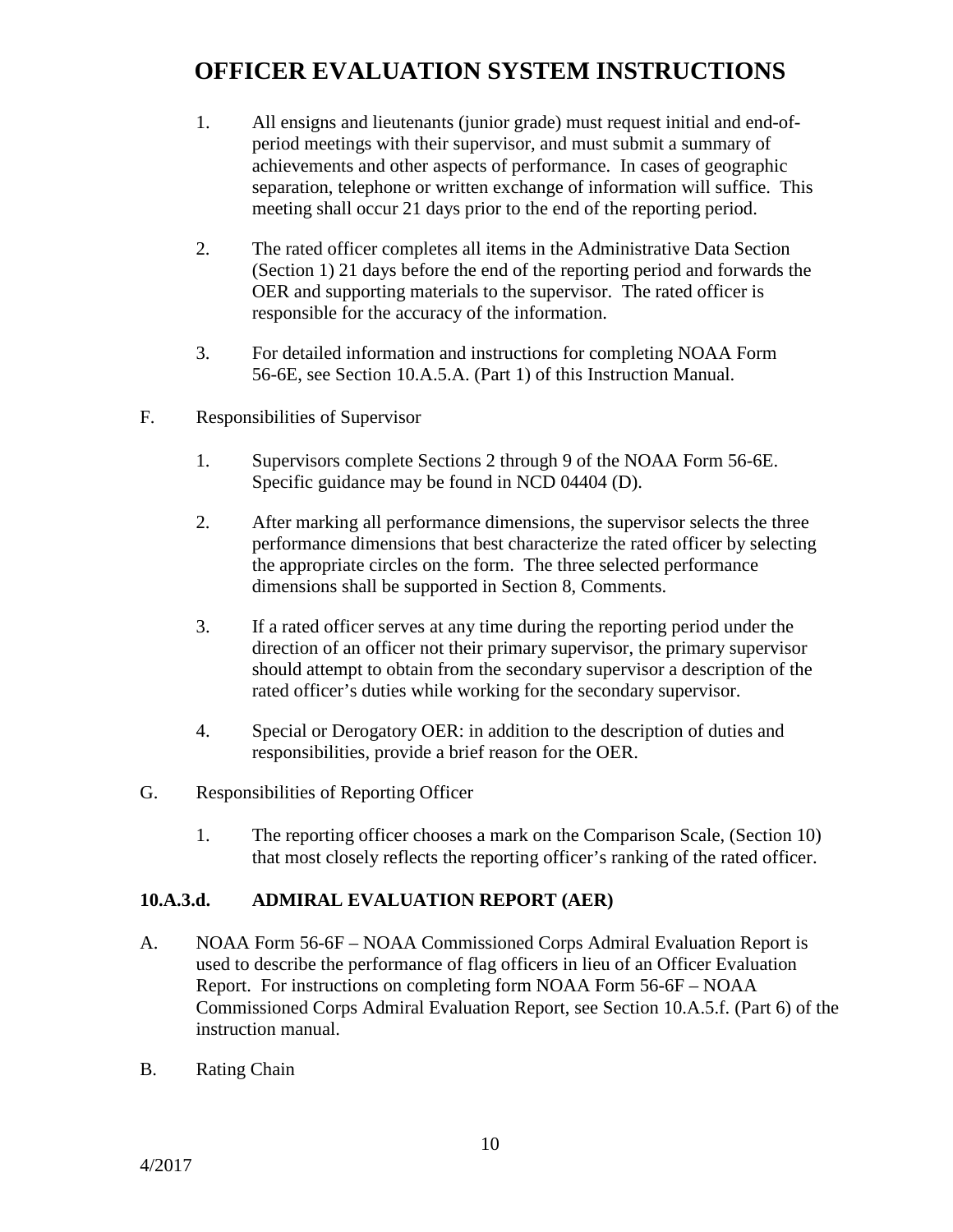- 1. Supervisor The supervisor is the individual one tier above the flag officer on a traditional organizational chart or the person the flag officer reports to most directly.
- 2. Reporting Officer The reporting officer is the individual one tier above the supervisor of the flag officer on a traditional organizational chart or the person the supervisor reports to most directly.
- 3. Reviewer The reviewer is the individual one tier above the reporting officer, or two tiers above the flag officer on a traditional organizational chart or the person the reporting officer reports to most directly.
- 4. Due to the nature of flag officer positions and extreme seniority of the associated rating chain, role overlap (e.g., reporting officer and reviewer are the same) is acceptable for the Admiral Evaluation Report.
- C. The usual period of report for NOAA Form 56-6F NOAA Commissioned Corps Admiral Evaluation Report is October 1 – September 30, each year, though occasions requiring a report (e.g., retirement, request of Administrator) may alter the period. Submission to CPC will typically be within 60 days of the end of the reporting period unless waived by the reporting officer, reviewing officer, administrator or special circumstance.
- D. Upon receipt of NOAA Form 56-6F NOAA Commissioned Corps Admiral Evaluation Report, the Director, CPC will conduct an administrative review to determine whether the Admiral Evaluation Report is complete and contains the requisite signatures. CPC will then update the flag officer's OPF to include the Admiral Evaluation Report.

#### **10.A.3.e. OFFICER SUPPORT FORM (OSF)**

- A. NOAA Form 56-6C, OSF is optional for supervisors of rated officers. Instructions for filling out the form may be found in Section 10.A.5.e. (Part 5). The OSF is strongly recommended when:
	- 1. the rated officer has less than three years of service as a commissioned officer; or
	- 2. the rated officer requests its use; or
	- 3. a senior member of the rating chain directs its use.
- B. Functions of the OSF
	- 1. Establishes a clear understanding of job expectations.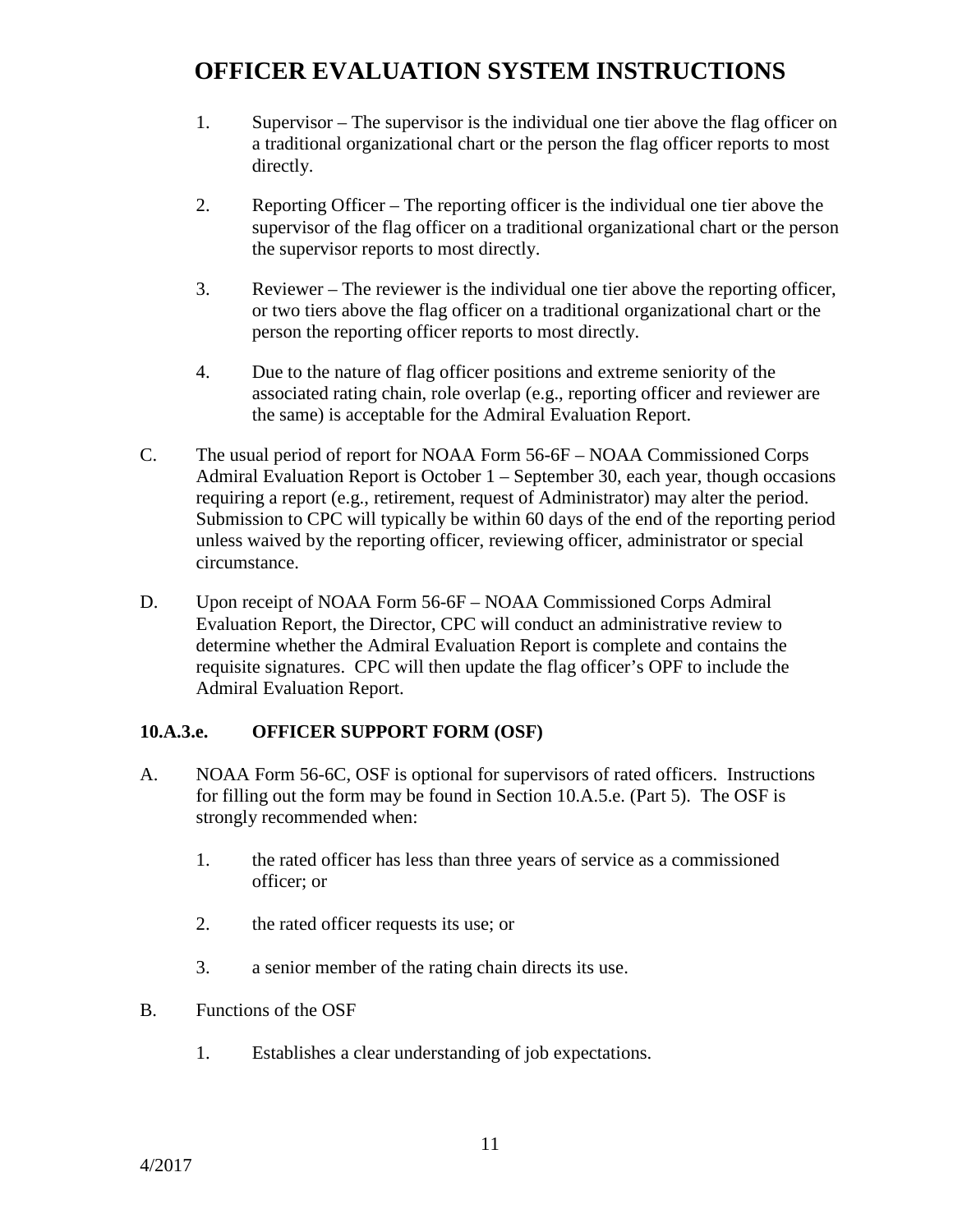- 2. Serves as a formal vehicle for giving specific, constructive performance feedback.
- 3. Assists the supervisor and reporting officer in preparing well substantiated performance evaluations.
- 4. Serves as a vehicle for clarifying the rated officer's job responsibilities and areas of the job which either the rated officer and/or supervisor feel should receive emphasis during the reporting period.
- 5. Provides the rated officer a means of bringing significant accomplishments or aspects of performance to the supervisor's attention during the reporting period.
- 6. Provides a convenient place for the supervisor to note significant accomplishments, shortcomings, behavior, or qualities observed during the period.
- 7. Serves as a vehicle for the supervisor of an officer assigned temporarily to their unit for periods of less than 60 calendar days, to relay information to the rated officer's permanent supervisor.

### **10.A.4. RULES FOR COMPLETING OFFICER EVALUATION REPORTS**

### **10.A.4.a. ADMINISTRATIVE RULES FOR OFFICER EVALUATION REPORT FORMS**

- A. Violation of any of the following rules will result in an OER being marked invalid and returned for correction:
	- 1. Handwritten comments are prohibited.
	- 2. Signature blocks shall include the typed or printed names and grade of the individuals required to sign the OER.
	- 3. Original pen and ink signatures or CAC-authenticated digital signatures are required on the OER. Photocopied signatures are prohibited.
	- 4. Signatures "for" any designated member of the rating chain are prohibited.
	- 5. All comments shall be confined to the space allotted to each comment section. No comment shall be continued from one comment block to another. Continuation sheets are prohibited.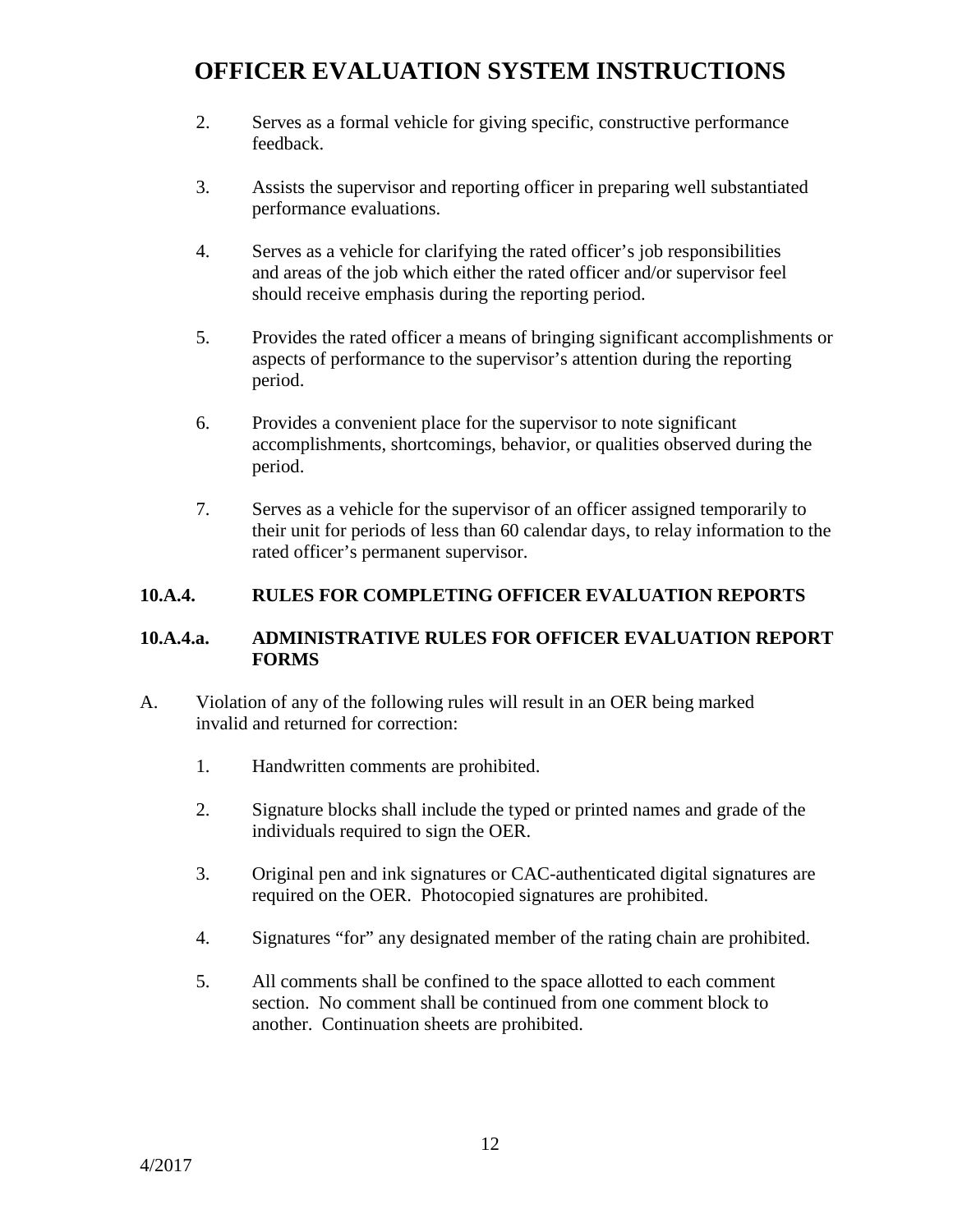- 6. The primary duty of the rated officer may be underlined, italicized, boldfaced, or capitalized. No other text enhancements are allowed in the remainder of the OER unless required by protocol.
- 7. Line out and initial changed numerical marks or minor comment corrections in ink. Reprint the OER if more than one numerical mark is changed or more than five simple grammar, spelling, or typographical errors are corrected in a comment section.
- 8. Acronyms that are uncommon or are specific to a particular program, project, or activity should be defined when first used.
- 9. Use abbreviations in moderation and only to improve readability and efficiency of the comments. Abbreviations should be commonly understood by all NOAA Corps officers.
- 10. If the rated officer was promoted during the period of report, use the rank of the officer at the end of the reporting period throughout the text comments.

### **10.A.4.b. CONSTRUCTING EFFECTIVE OFFICER EVALUATION REPORT COMMENTS**

- A. The comments block following each evaluation area shall include narrative or bulletstyle comments citing specific aspects of the rated officer's performance and behavior for each mark that deviates from standard, equivalent to a 4 on the OER rating scale, performance. For clarity, comments may be listed by letter designation of the specific performance dimension supported (i.e., a., b., c.).
- B. Comments demonstrating specific impacts or results must be included when an officer has been assigned a mark of 5 or 6. Those assigned the superlative mark of 7, shall have comments citing specific examples demonstrating how the superlative mark was earned and how that performance impacted NOAA.
- C. Members of the rating chain shall provide clear, brief, and accurate OER comments. When possible, provide results in terms of fiscal or time savings, increased productivity, team building, customer response time, safety metrics, personnel attrition rates or other measurable quantities. Effective comments answer the questions posed below, placing emphasis on actions and results:
	- 1. What was the challenge presented to the rated officer?
	- 2. What was the environment in which the rated officer endeavored to meet the challenge?
	- 3. What actions did the rated officer take and what skills and character traits did the rated officer demonstrate?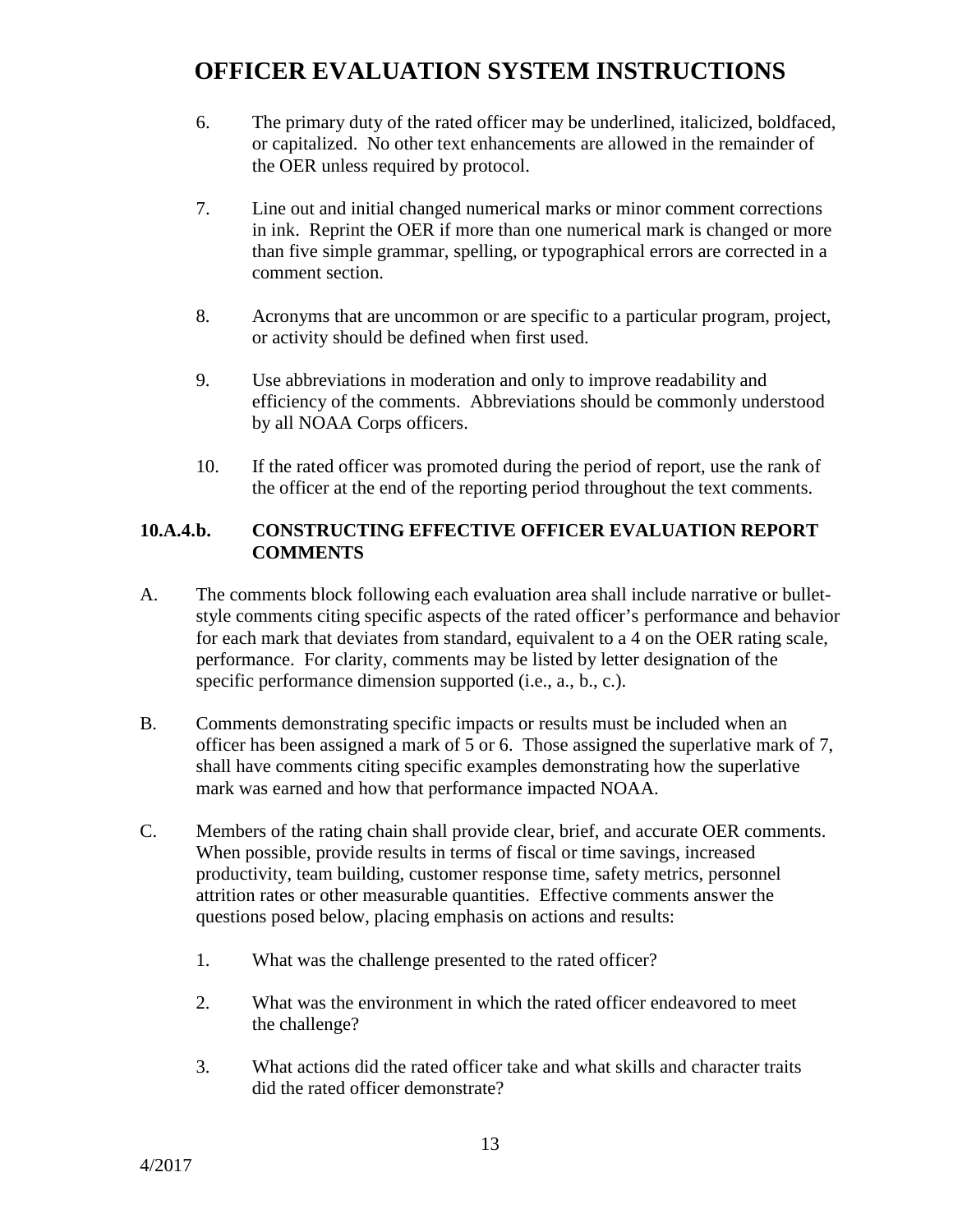- 4. What were the quantifiable/observable results and impact to the program, project, or activity?
- D. Comments shall identify specific strengths or weaknesses in performance or potential. Citing weaknesses does not make the OER derogatory unless the OER contains a derogatory mark in accordance with NCD 04411. Derogatory reports are OERs that contain:
	- 1. a numerical mark of 1 in any performance dimension, or
	- 2. an "unsatisfactory" mark by the reporting officer in Section 9.
- E. When applicable, specifically address the officer's acquisition and demonstration of seamanship or airmanship expertise.
- F. Supervisors shall draw on first-hand observations, those of any secondary supervisors, and other information accumulated during the reporting period.
- G. Repetition or paraphrasing of the performance standards is not sufficient narrative justification for below or above standard marks.
- H. The reporting officer shall comment on the rated officer's potential for greater leadership roles and responsibilities in the NOAA Corps, in Section 10 – POTENTIAL of the OER, Officer Evaluation Report. Comments in this section reflect the judgment of the reporting officer.
	- 1. Reporting officers in operational commands shall comment on the development, or lack thereof, of seamanship or airmanship skills and operational leadership competence. Detachment OERs shall contain a specific comment on the rated officer's qualification to assume the next level operational billet (e.g., Operations Officer, Commanding Officer, or Aircraft Commander).
	- 2. Reporting officers for rated officers nearing inclusion in a promotion zone shall comment on the officer's qualifications to assume the responsibilities and duties of the next grade.
	- 3. Reporting officers should comment on the development, or lack thereof, of leadership competencies as set forth in the NOAA Corps Leadership Development Framework.
	- 4. Other comments in this section may include:
		- a. Recommendations for the type or specific assignment for which the rated officer is qualified or shows aptitude.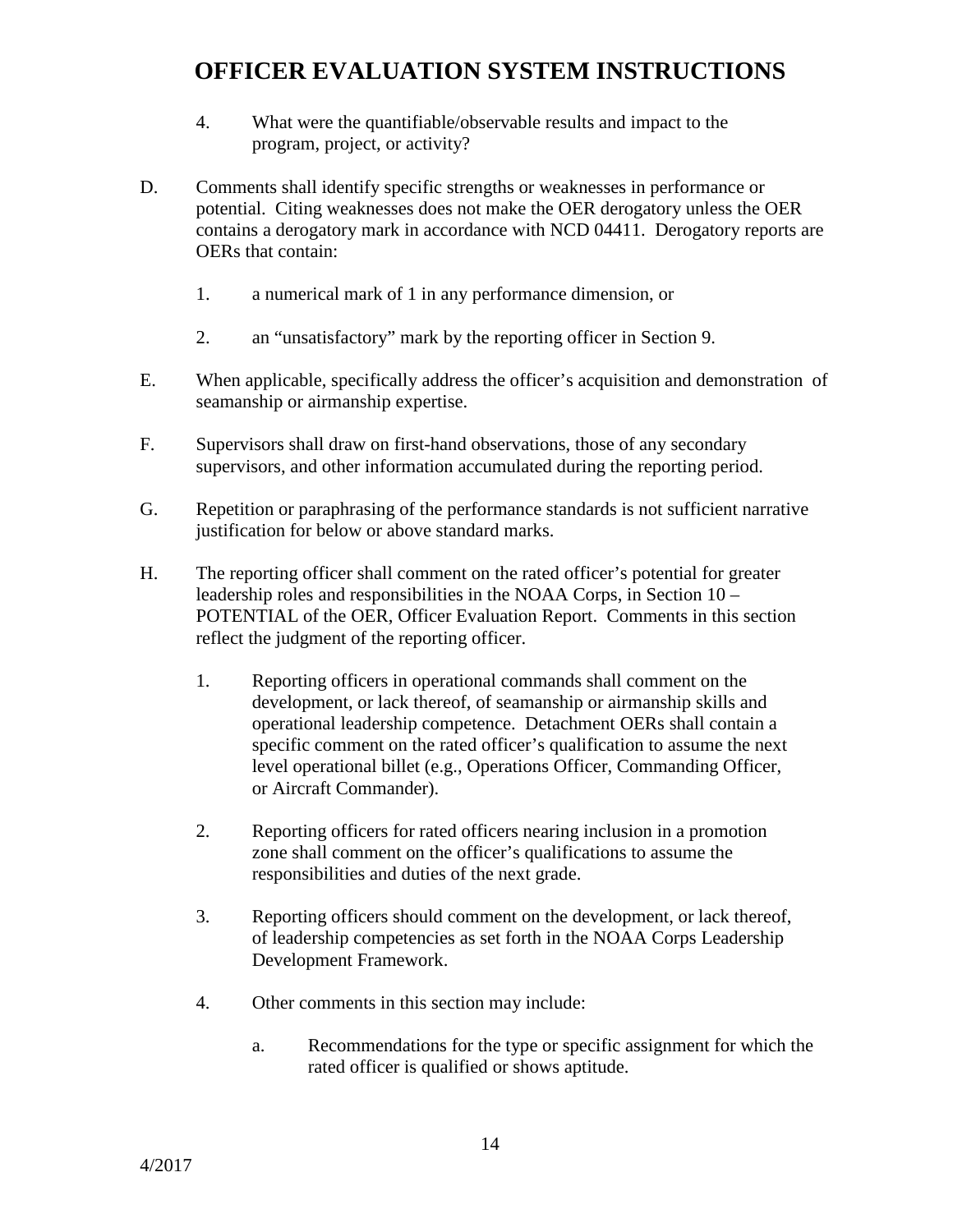- b. Recommendations for training or selection to senior service school.
- c. Special talents, skills and character traits (or lack thereof) that support the rating in block 9, and support recommendations for promotion and future assignment.

Refer to Section 10.A.4.c., Officer Evaluation Report Restrictions, and Section 10.4.A., Rules for Completing Officer Evaluation Reports for further guidance on writing comments for the OER.

#### **10.A.4.c. OFFICER EVALUATION REPORT RESTRICTIONS**

- A. Inclusion of the following restricted comments in an OER will result in the OER being marked invalid and being returned for correction:
	- 1. Stating the rated officer is the subject of a judicial, administrative or investigative proceeding, including criminal and formal punishment proceedings, civilian criminal proceedings or any other investigation (including Equal Employment Opportunity or harassment investigations) except as provided in NCD 04410 (D)(1). This restriction does not preclude comments on the conduct that is the subject of the proceeding. It only prohibits reference to the proceeding itself. Referring to the proceeding is permissible when in response to an OER Reply first raised by a rated officer under NCD 04408.
	- 2. Text indicating that the rated officer was or was not recommended by a Board (e.g., references to involuntary retirement or separation, non-selection for promotion, as well as actions by Disciplinary Boards).
	- 3. Referring to any medical or psychological conditions, whether factual or speculative. The restriction applies to both the rated officer and family members.
	- 4. Referring to pregnancy. The restriction applies to both the rated officer and family members.
	- 5. Evaluations, comparisons, or emphasis on age, color, race, national origin, religion, physical or mental disability, sex, sexual orientation, or genetic information.
	- 6. Reference to a third party by name, age, color, race, national origin, religion, physical or mental disability, sex, sexual orientation, or genetic information. (e.g., Catholic lay minister, wrote an award recommendation for African American civilian, praised by RADM Smith, was a female role model). Correct use is title only (e.g., Director, NOAA Corps).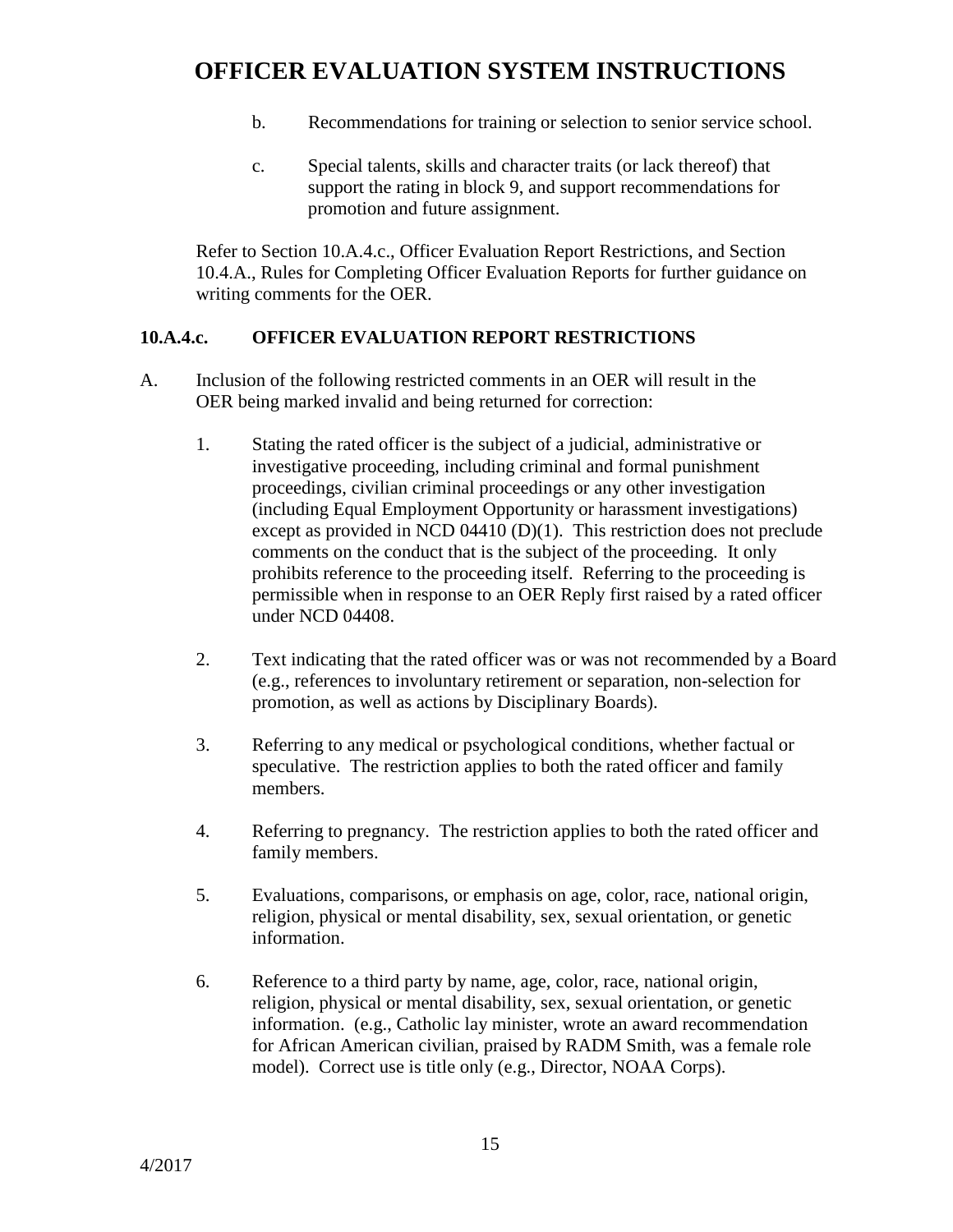- 7. Reference to the rated officer by first name. Use rank (Last Name) or rank (First Name and Last Name).
- 8. Reference to the rated officer's marital or family status.
- 9. Discussion of rated officer's performance or conduct that occurred outside the reporting period.
- 10. Reference to information subject to a security classification. Evaluations of officers in billets dealing with classified national security issues should characterize performance in a manner which captures the essence of actions and their impact as specifically as possible without raising the classification above an Unclassified level.
- B. The restrictions identified in Section 10.A.4.c., apply to the OES including, but not limited to, the following forms:
	- 1. NOAA Form 56-6A,
	- 2. NOAA Form 56-6B,
	- 3. NOAA Form 56-6C,
	- 4. NOAA Form 56-6E,
	- 5. NOAA Form 56-6F,
	- 6. OER Replies,
	- 7. Rating Chain Replies to OER Replies, and
	- 8. OER Addenda and Rating Chain Attachments (derogatory OERs only)

#### **10.A.4.d. REVIEWER COMMENTS**

- A. NOAA Form 56-6B NOAA Commissioned Corps Reviewer Comments is required under any of the following circumstances:
	- 1. A reviewer wishes to provide additional comments.
	- 2. The OER is a derogatory report in accordance with NCD 04411.
	- 3. The reporting officer is neither a commissioned officer in the grade of lieutenant or higher, nor a NOAA GS-12, or equivalent, or higher.
	- 4. The rated officer refused to sign the OER.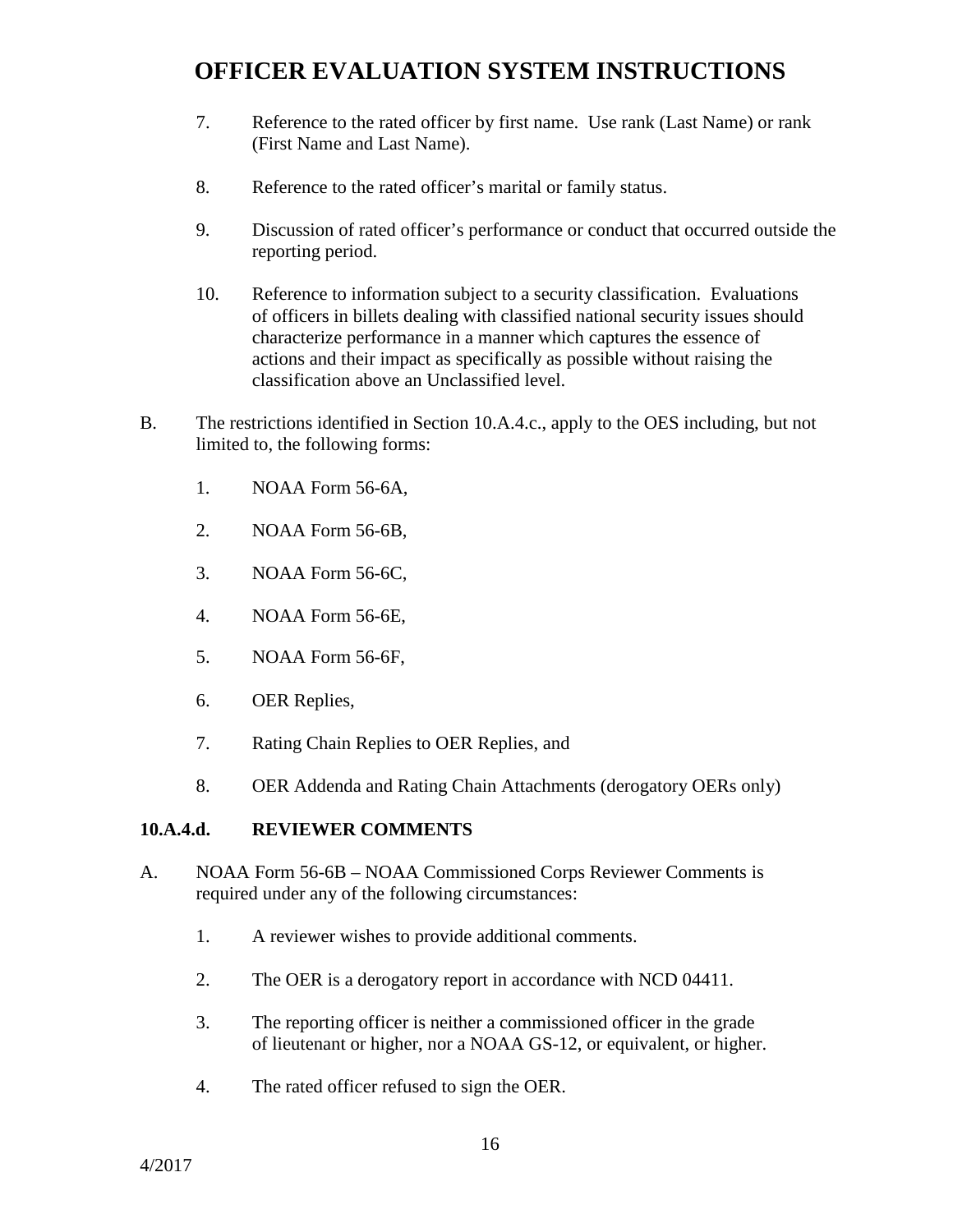- 5. The rated officer is not available to sign the OER due to separation from the Service or other special situation, and the circumstances are not explained in block 10 of the OER.
- B. Timing NOAA Form 56-6B NOAA Commissioned Corps Reviewer Comments shall be submitted with the OER (NOAA Form 56-6A) in accordance with NCD 04405: Responsibilities.
- C. Instructions for NOAA Form 56-6B NOAA Commissioned Corps Reviewer Comments can be found in the Instruction Manual, Section 10.A.5. d. (Part 4).

### **10.A.4.e. DUTY UNDER INSTRUCTION (DUINS) OFFICER EVALUATION REPORTS**

- A. DUINS OERs may be submitted as either an Exception OER Concurrent or as a regular OER depending on the duration and nature of the instruction. For instructions on completing a DUINS OER, see Section 10.A.5 c. (Part 3).
- B. DUINS OERs do not apply to officers assigned to Basic Officer Training Class (BOTC).
- C. Conditions for Submitting a DUINS OER:
	- 1. A DUINS OER should be submitted when a rated officer is assigned to:
		- a. Long Term Training, or
		- b. A training assignment or a developmental detail assignment for greater than 90 calendar days.
- D. Reporting Periods and Occasion for Report –The DUINS reporting period and occasion for report shall be as follows:
	- 1. When a rated officer is assigned to Long Term Training, the DUINS OER reporting periods should be determined by routine breaks in the academic schedule and planned to coincide as closely as possible with annual (or semiannual) reporting periods.
	- 2. When a rated officer is assigned to a training assignment or a developmental detail assignment:
		- a. For greater than 90 calendar days the DUINS OER should be an annual or semiannual OER or a detachment of officer OER and submitted to coincide with the completion of the training or developmental detail assignment.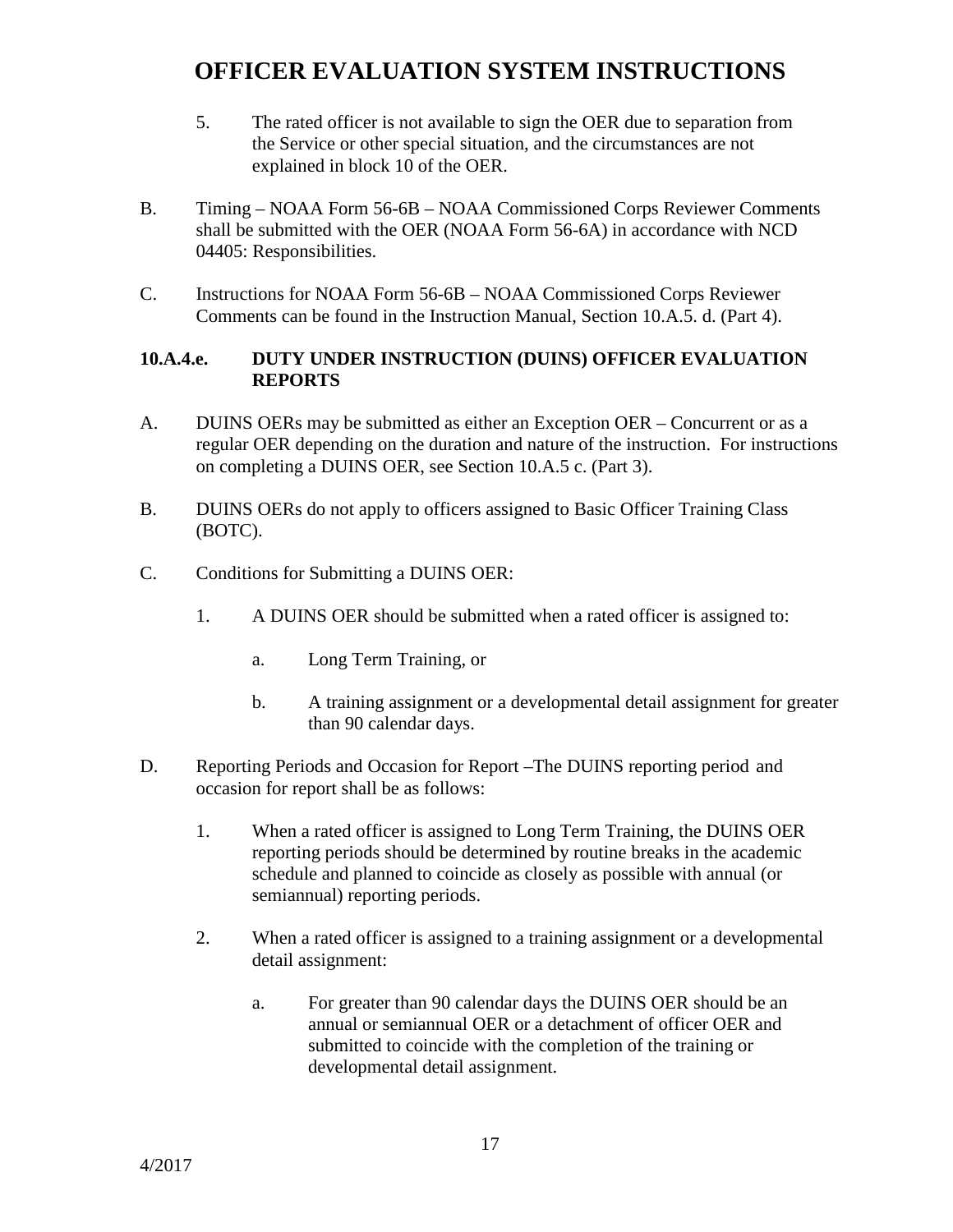- b. For less than or equal to 90 calendar days the DUINS OER should be an Exception OER – Concurrent and submitted to coincide with the completion of the training or developmental detail assignment.
- E. Designation of DUINS OER Rating Chain Members:
	- 1. Supervisor The supervisor for an officer assigned to DUINS shall be designated from within the sponsoring program, project, or activity.
	- 2. Reporting Officer The reporting officer for an officer assigned to DUINS shall be designated from within the sponsoring program, project, or activity.
	- 3. Reviewer The reviewer for an officer assigned to DUINS shall be a commissioned officer in the grade of commander or higher; a NOAA GS-14 equivalent or higher from within the sponsoring program, project, activity; or from CPC.

#### **10.A.5. INSTRUCTIONS FOR COMPLETING OFFICER EVALUATION FORMS**

- A. Instructions for completing the different forms that comprise the Officer Evaluation System are included in this section in separate parts as follows:
	- PART 1: NOAA FORM 56-6A OFFICER EVALUATION REPORT FOR LIEUTENANT/CAPTAIN (OER – LT-CAPT)
	- PART 2: NOAA FORM 56-6E OFFICER EVALUATION REPORT FOR ENSIGN AND LIEUTENANT (JUNIOR GRADE) (OER-ENS/LTJG)
	- PART 3: DUTY UNDER INSTRUCTION (DUINS) OERs
	- PART 4: NOAA FORM 56-6B REVIEWER COMMENTS
	- PART 5: NOAA FORM 56-6C OFFICER SUPPORT FORM (OSF)
	- PART 6: NOAA FORM 56-6F ADMIRAL EVALUATION REPORT (AER)

#### **10.A.5.a. PART 1: INSTRUCTIONS FOR COMPLETING NOAA FORM 56-6A – OFFICER EVALUATION REPORT (OER)**

Section 1. ADMINISTRATIVE DATA – The rated officer shall complete all items in this section no later than 21 calendar days before the end of the reporting period and forwards the OER and supporting materials to the supervisor. The rated officer is responsible for the accuracy of the information.

a. NAME – Last Name, First Name and Middle Initial.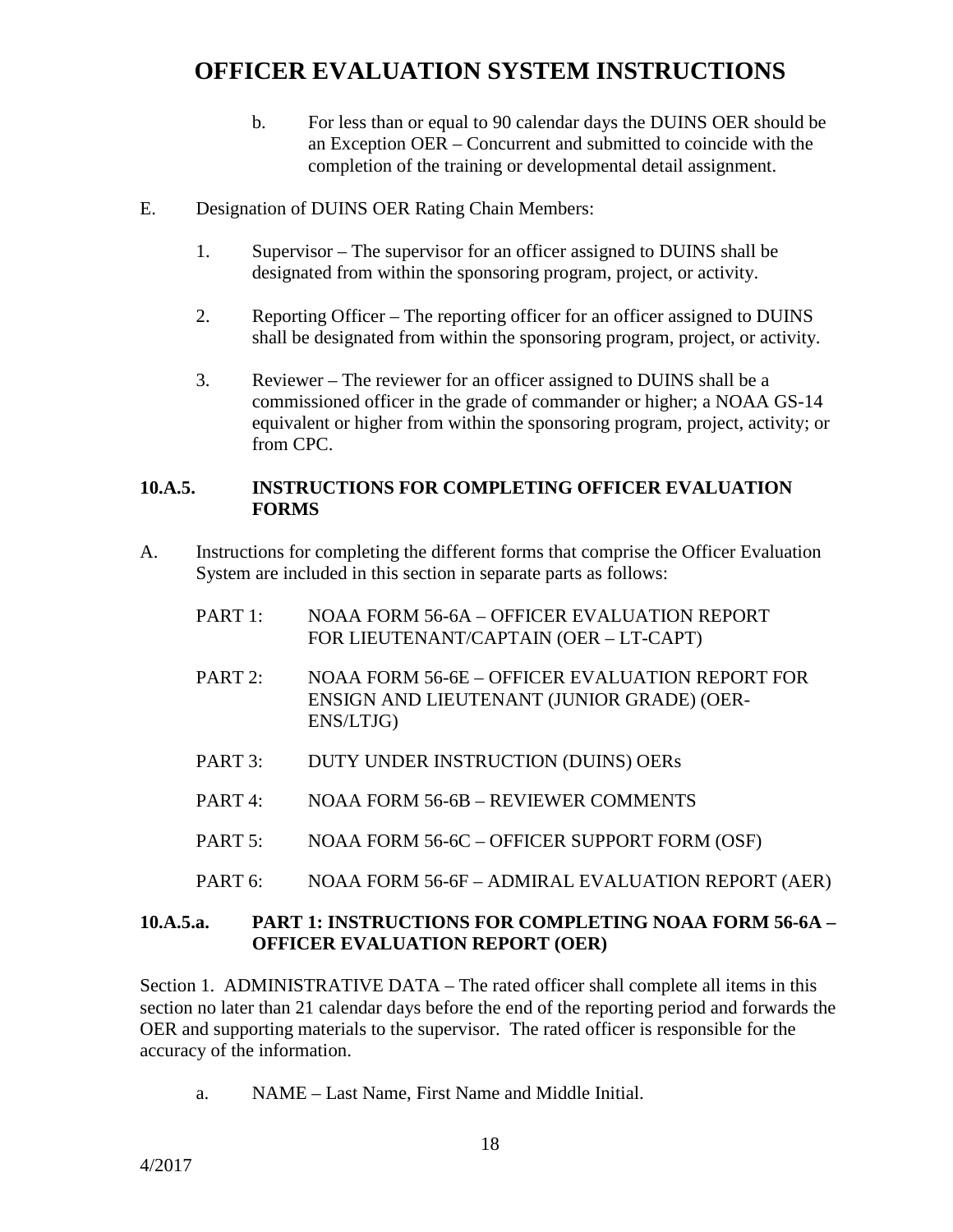- b. GRADE Two-character pay grade, (e.g., O2, O5) as of the end of the reporting period. Temporarily promoted officers shall provide their permanent grade, not grade to which temporary promoted.
- c. DATE OF RANK Date promoted to current rank (as of end of reporting period) in all numerals, e.g., (YYYY-MM-DD).
- d. DATE REPORTED The date the rated officer reported to the current unit. Permanent Change of Assignments (PCA) within a unit constitutes a change in the date reported.
- e. UNIT Identification of the program, project, or activity to which permanently attached, e.g., OMAO/MOC-A/Oregon II. For concurrent OERs, use the Temporary Duty (TDY) unit name.
- f. DAYS NOT OBSERVED Enter the number of calendar days the rated officer was not present for duty during the evaluation period. For example, TDY not performed in the execution of the officer's normal duties, Permanent Change of Station (PCS) travel, proceed time, convalescent or extended leave.
- g. DATE SUBMITTED The date the rated officer submits the OER and list of accomplishments to the supervisor initiating the rating process.
- h. PERIOD OF REPORT The regular reporting period commences the day after the ending date of the previous regular OER or the day of commissioning (for the first OER of newly commissioned officers and ISTs) and ends on the date of the occasion for the current report. Elapsed time between permanent or temporary duty stations while in transit, on leave, hospitalized, or other similar circumstances, shall be accounted for in the next period of report and noted in Section 1.f., Days Not Observed.
- i. OCCASION FOR REGULAR REPORT Select only one reason for the occasion which prompted the OER submission.
- j. EXCEPTION REPORT If "Exception Report" is selected in Section 1.i., select the type of exception report, special or concurrent, but not both.

#### Section 2. DESCRIPTION OF DUTIES

1. The rated officer or supervisor shall write a summary of the most important aspects of the rated officer's job. Primary duties, collateral duties, special projects, key processes, and customer and supplier identities shall be included. Include number of people supervised, funds controlled, unit operations or organizational relationships as appropriate.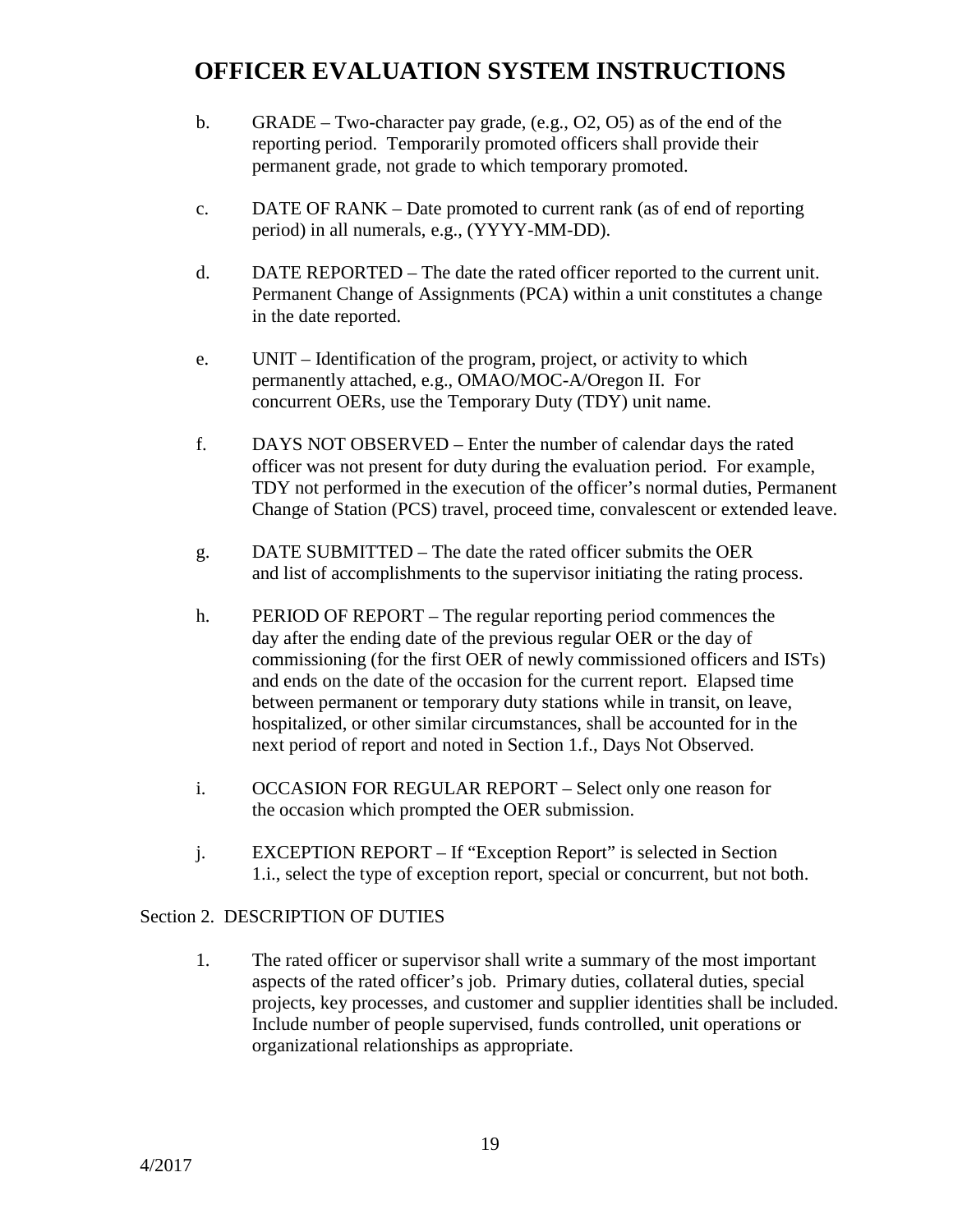- 2. Description of the rated officer's primary duty may be enhanced with text that is underlined, italicized, boldfaced, or in all capital letters.
- 3. Assume the primary audience for the OER will not have an understanding or familiarity with the most important duties of the officer's job; be descriptive yet succinct.
- 4. If a rated officer serves at any time during the reporting period under the direction of an officer not his or her primary supervisor, the supervisor shall obtain a description of the rated officer's duties while working for the secondary supervisor, unless a special OER – Concurrent is submitted in accordance with NCD 04412.
- 5. For Exception OERs Special and Continuity OERs, provide a brief reason for the submission and cite the relevant section of these Instructions.

Section 3. PERFORMANCE OF DUTIES, 4. COMMUNICATION SKILLS, and 5. LEADERSHIP SKILLS are completed by the supervisor and are designed to measure an officer's demonstrated performance and qualities exhibited in three major evaluation areas, Performance of Duties, Communication Skills and Leadership Skills.

- 1. Two or more performance dimensions with rating scales define each evaluation area. Each performance dimension is defined in terms of three performance standards: below standard, standard, or above standard.
- 2. Supervisors shall carefully read the standards in each evaluation area and compare the rated officer's performance to the level of performance described by the standards. The rated officer's performance during the reporting period shall be compared to the performance dimension standards, not to other officers, and not to the same officer in a previous reporting period. After determining which block best describes the rated officer's performance and qualities during the reporting period, the supervisor selects the appropriate numerical score on the form.
- 3. Where the supervisor has insufficient information to provide a mark or if observations are believed inadequate to render a judgment, the "NO" (Not Observed) circle shall be used. The reason for the "NO" mark must be briefly stated in the comment block.
- 4. By definition, a rated Officer's performance in Section 5.f. "Evaluations" can NOT be marked "NO" (not observed). For example, a rated officer has responsibility for timely submission of their OER input to his or her supervisor, as well as responsibility for tracking the progress of his or her OER from initiation through all steps of review to eventual validation.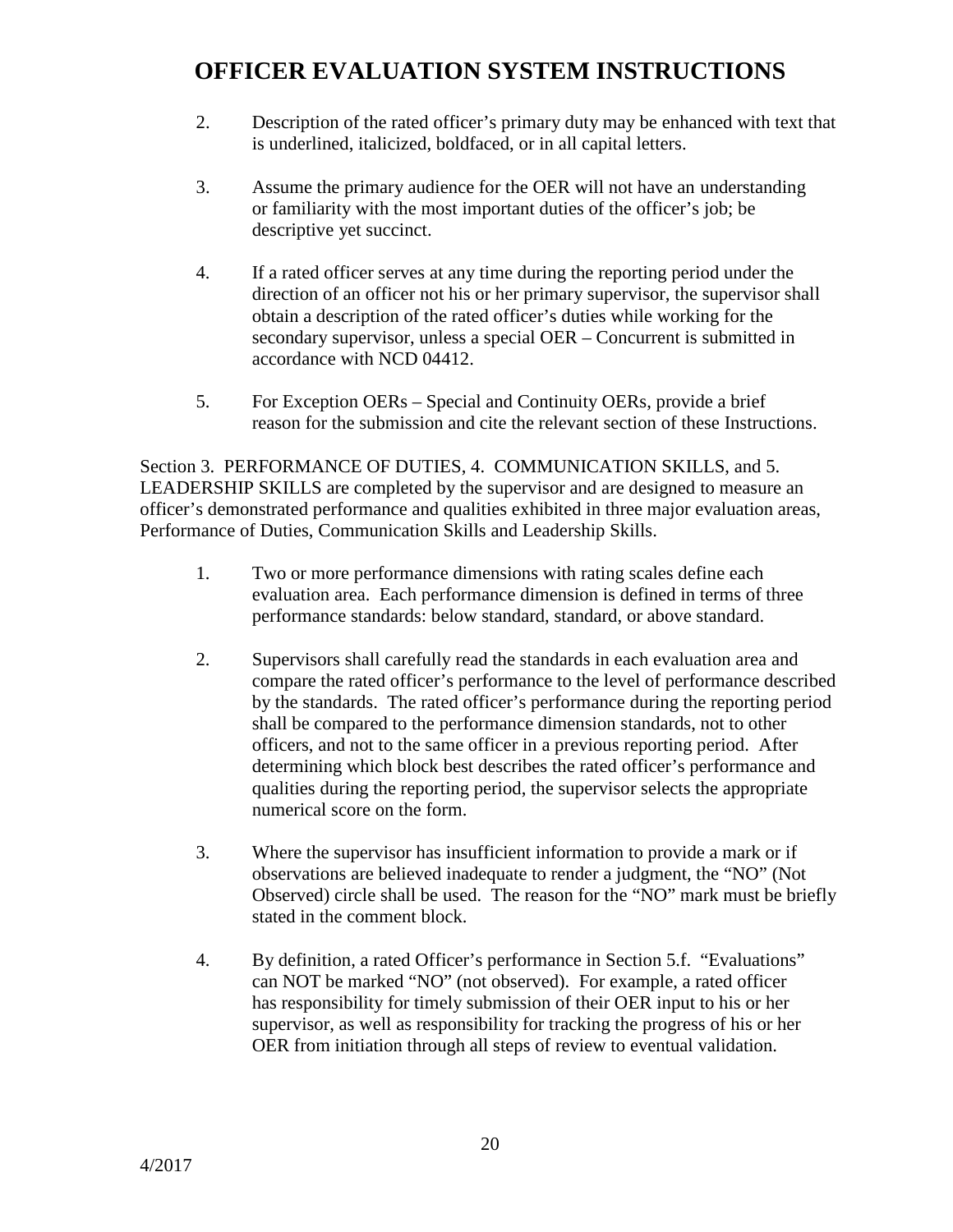5. Include supporting comments in accordance with Section 10.A.4.b., of these instructions.

### Section 6. SUPERVISOR AUTHENTICATION

- a. NAME AND SIGNATURE The supervisor's typed or printed name and signature (hand or CAC-authenticated) verifies completion of their OES responsibilities and accuracy of comments and evaluations. Include service abbreviation if other than NOAA Corps (e.g., USN, USCG, USA).
- b. GRADE Two-character uniformed services pay grade, or civilian equivalent (e.g., O6, GS12, WM-Master, and ZP-IV).
- c. TITLE OF POSITION For example, Executive Officer, F/ST; Commanding Officer, NOAA Ship *Pisces*; Chief, Officer Assignment Branch.
- d. DATE The date the supervisor submitted the evaluation to the reporting officer. Enter date in numeric format, e.g., (YYYY-MM-DD).

After signing, the supervisor forwards the OER to the reporting officer.

Section 7. REPORTING OFFICER COMMENTS – This section is completed by the reporting officer and provides an opportunity for the reporting officer to comment on the supervisor's evaluation. Reporting officers are encouraged to cite other information and observations which would confirm or provide another perspective of the rated officer's performance and qualities demonstrated during the reporting period.

Section 8. PERSONAL AND PROFESSIONAL QUALITIES – This section is completed by the reporting officer and is intended to measure an officer's personal and professional qualities.

- 1. Five performance dimensions with rating scales define each evaluation area. Each performance dimension is defined in terms of three performance standards: below standard, standard, or above standard.
- 2. Reporting officers shall carefully read the standards in this evaluation area and compare the rated officer's performance to the level of performance described by the standards. The rated officer's performance during the reporting period shall be compared to the performance dimension standards – not to other officers, and not to the same officer in a previous reporting period. After determining which block best describes the rated officer's performance and qualities during the reporting period, the supervisor selects the appropriate numerical score on the form.
- 3. Where the reporting officer has insufficient information to provide a mark or if observations are believed inadequate to render a judgment, the "NO" (Not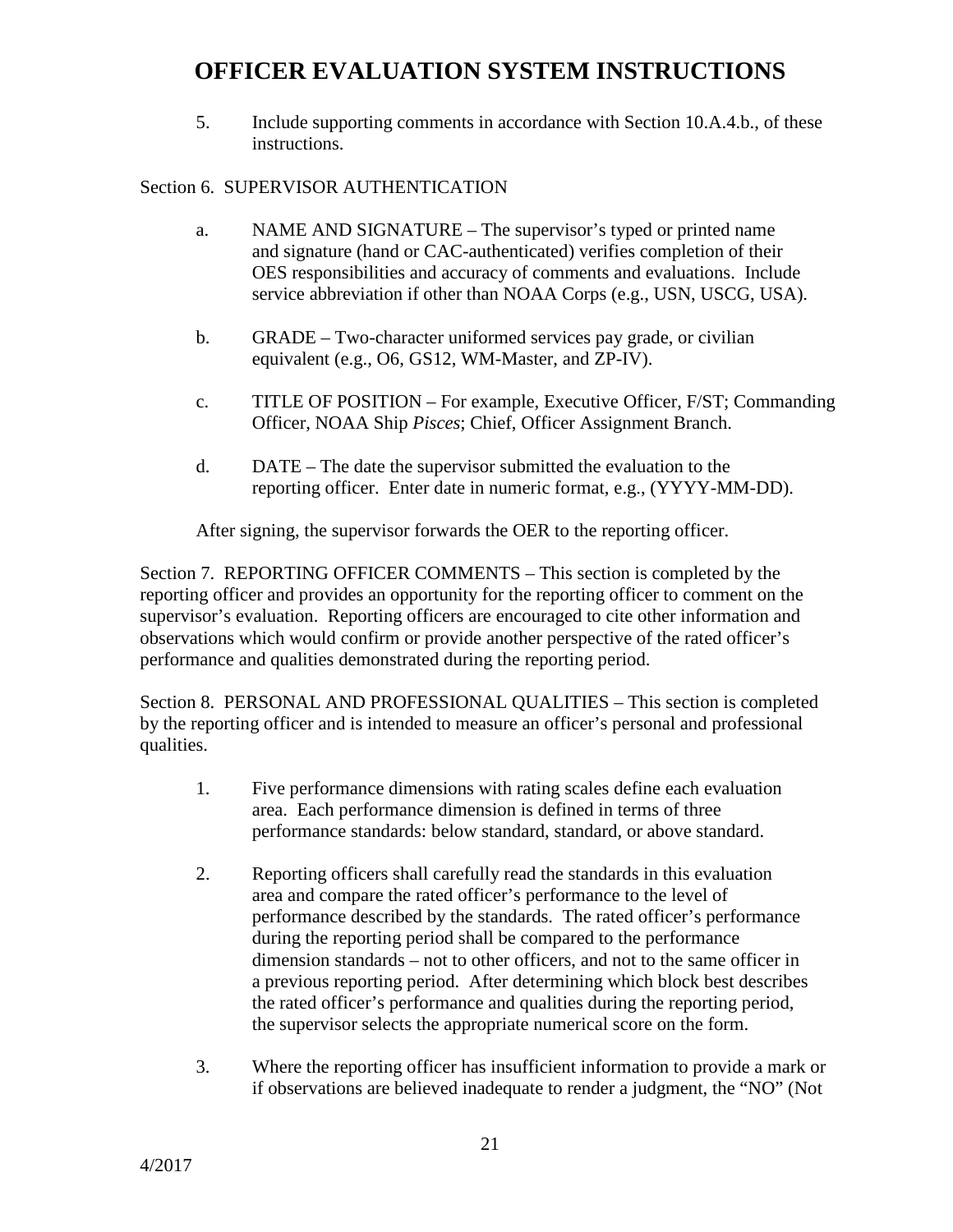Observed) circle shall be used. The reason for the "NO" mark must be briefly stated in the comment block.

4. Include supporting comments in accordance with Section 10.A.4.b., of these instructions.

#### Section 9. COMPARISON AND RATING SCALES

- 1. No rating is required if there were insufficient opportunities to make a judgment. In this case the reporting officer should indicate so with a short statement in Section 10.
- 2. COMPARISON SCALE (FOR GRADES O3 TO O5) The reporting officer shall select the number that most closely reflects the reporting officer's ranking of the rated officer relative to all other officers of the same grade that the reporting officer has known. This section represents a relative ranking of the rated officer, not necessarily a trend of performance. Thus, from period to period, an officer could improve in performance but drop a category.
- 3. RATING SCALE The reporting officer shall select the number that most closely reflects the rated captain's performance during the reporting period in consideration of information contained in the OER.

Section 10. POTENTIAL – The reporting officer shall comment on the rated officer's potential for greater leadership roles and responsibilities in the NOAA Corps. Comments in this section reflect the judgment of the reporting officer.

- 1. Reporting officers in operational commands shall comment on the development, or lack thereof, of seamanship or airmanship skills and operational leadership competence. Detachment OERs shall contain a specific comment on the rated officer's qualification to assume the next level operational billet (e.g., Operations Officer, Commanding Officer, and Aircraft Commander).
- 2. Reporting officers for rated officers nearing inclusion in a promotion zone shall comment on the officer's qualifications to assume the responsibilities and duties of the next grade.
- 3. Reporting officers should comment on the development, or lack thereof, of leadership competencies as set forth in the NOAA Corps Leadership Development Framework.
- 4. Other comments in this section may include: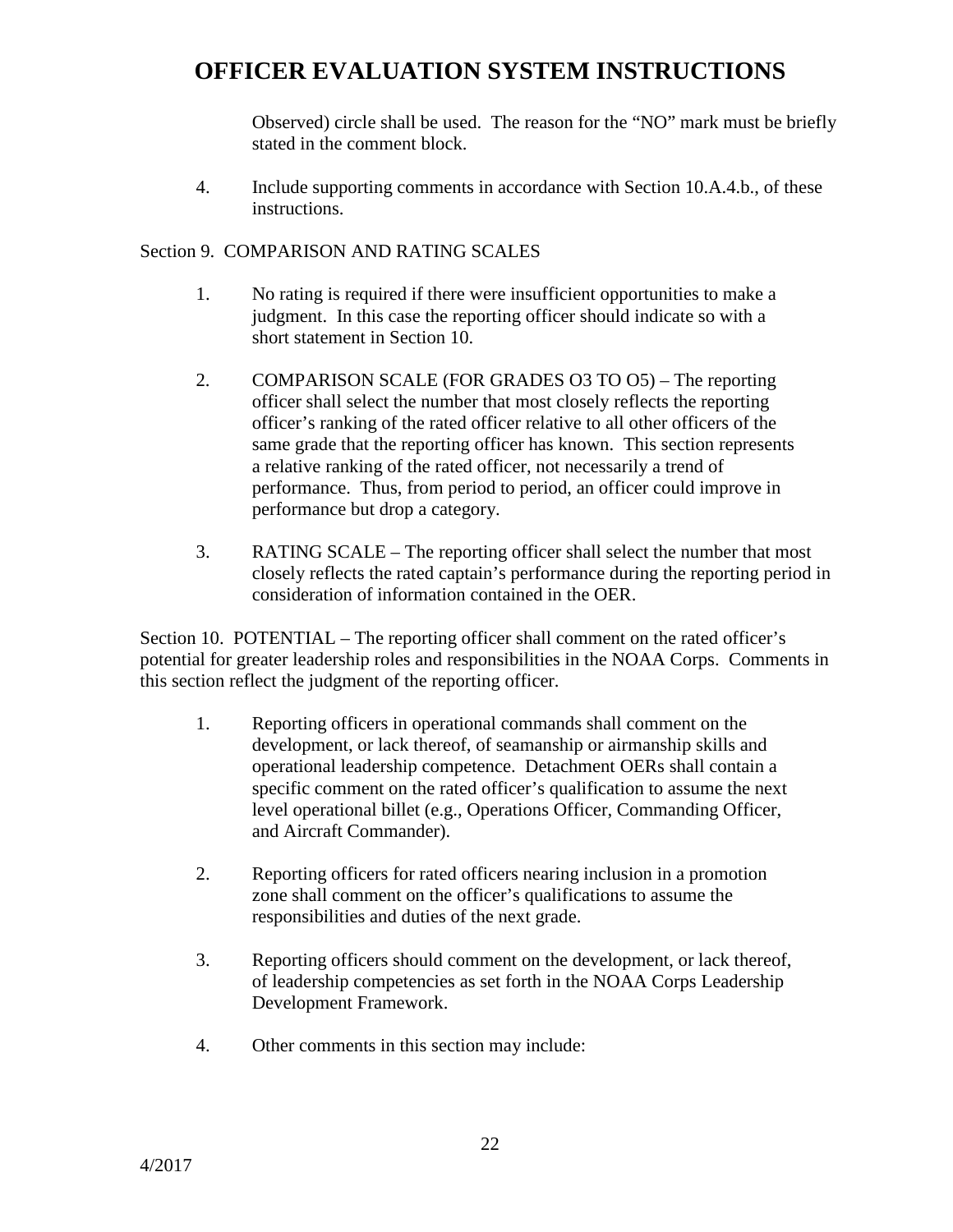- a. Recommendations for type or specific assignment for which the rated officer is qualified or shows aptitude.
- b. Recommendations for training or selection to senior service school.
- c. Special talents, skills and character traits (or lack thereof) that support the rating in block 9 and support recommendations for promotion and future assignment.
- d. The reporting officer shall make a selection in the Recommend Retention/Separation box by filling in the applicable box, either:
	- i. Recommend retention in the NOAA Corps, or
	- ii. Recommend separation from the NOAA Corps

#### Section 11. REPORTING OFFICER AUTHENTICATION

- a. NAME AND SIGNATURE The reporting officer's typed or printed name and either pen and ink or CAC-authenticated digital signature verifies completion of their OES responsibilities and that comments and evaluations are correct. Include a service abbreviation if other than NOAA Corps.
- b. GRADE Two-character uniformed services pay grade, or civilian equivalent (e.g., O6, GS12, WM-Master, and ZP-IV).
- c. TITLE OF POSITION For example, Executive Officer, F/ST; OIC, R/V *Gloria Michelle*; Chief, Officer Assignment Branch.
- d. DATE The date the reporting officer submitted the evaluation to the reviewer. Enter date in numeric format, e.g., (YYYY-MM-DD).

#### Section 12. RATED OFFICER AUTHENTICATION

a. NAME AND SIGNATURE - The rated officer's typed or printed name and either pen and ink signature or CAC-authenticated digital signature verifies that the individual has been consulted on the evaluation. Refusal to sign does not negate the validity of the OER, however, the reviewing officer must submit a Reviewer Comment form documenting the OER was presented and discussed with the rated officer and the officer refused to sign.

If the rated officer is not available to sign the OER due to separation from the Service, extended medical leave, death or other special situation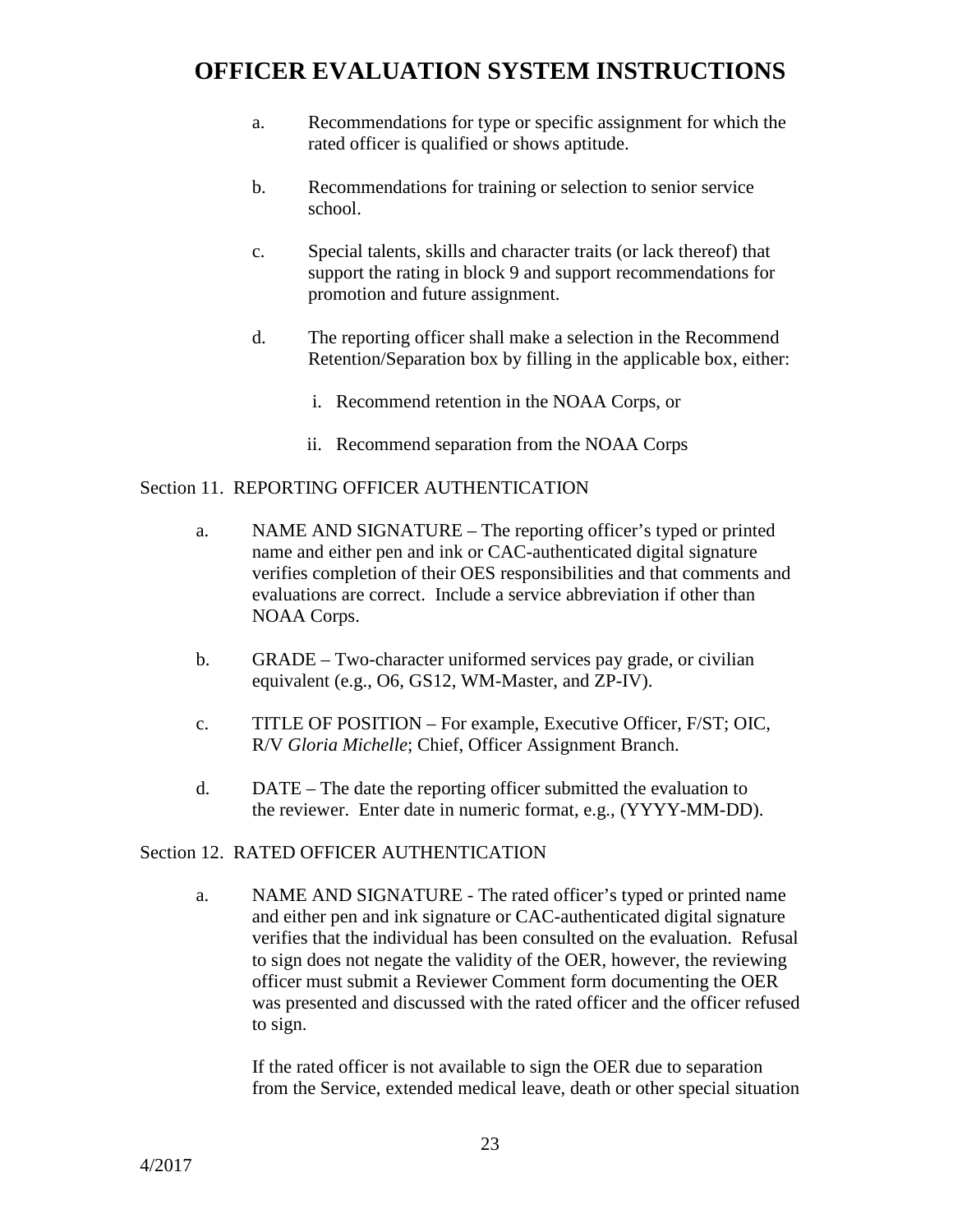approved by the Director, CPC, the reporting officer shall write "not available" in the rated officer signature block. A specific statement explaining why the rated officer is not available must be included in block 10 of the OER or block 2 of the Reviewer Comment form.

- b. GRADE Two-character uniformed services pay grade, (e.g., O1, O2, O3).
- c. TITLE OF POSITION For example, Chief, Administration Division; Commanding Officer, NOAA Ship *Oregon II*; Chief, Officer Assignment Branch.
- d. DATE The date the rated officer was briefed on the evaluation. Enter date in numeric format, e.g., (YYYY-MM-DD).

### Section 13. REVIEWER AUTHENTICATION

- a. NAME AND SIGNATURE The reviewer's typed or printed name and either pen and ink or CAC-authenticated digital signature is required to verify that the OER has been completed in accordance with NOAA Corps Directives. Include a service abbreviation if other than NOAA Corps.
- b. GRADE Two-character uniformed services pay grade or civilian equivalent (e.g., O6, SES1).
- c. TITLE OF POSITION For example, Chief, Administration Division; Commanding Officer, NOAA Ship *Pisces*; Director, Commissioned Personnel Center.
- d. DATE The date the reviewer completed the review and forwarded the OER to CPC. A date preceding the end-of-period is not appropriate because this date indicates when OES responsibilities were completed. Enter date in numeric format, e.g., (YYYY-MM-DD).

Section 14. Return Address – Name and address to which a copy is sent if after filing the original in the officer's record. This address will be used in the event the officer request a a paper copy of the OER.

Section 15. CPC OES Administrator Review – For CPC use only.

### **10.A.5.b**. **PART 2: INSTRUCTIONS FOR COMPLETING NOAA FORM 56-6E – OFFICER EVALUATION REPORT FOR ENSIGNS AND LIEUTENANT (JUNIOR GRADE) (OER-ENS/LTJG)**

Section 1. ADMINISTRATIVE DATA – The rated officer completes all items in this section no later than 21 calendar days before the end of the reporting period, and forwards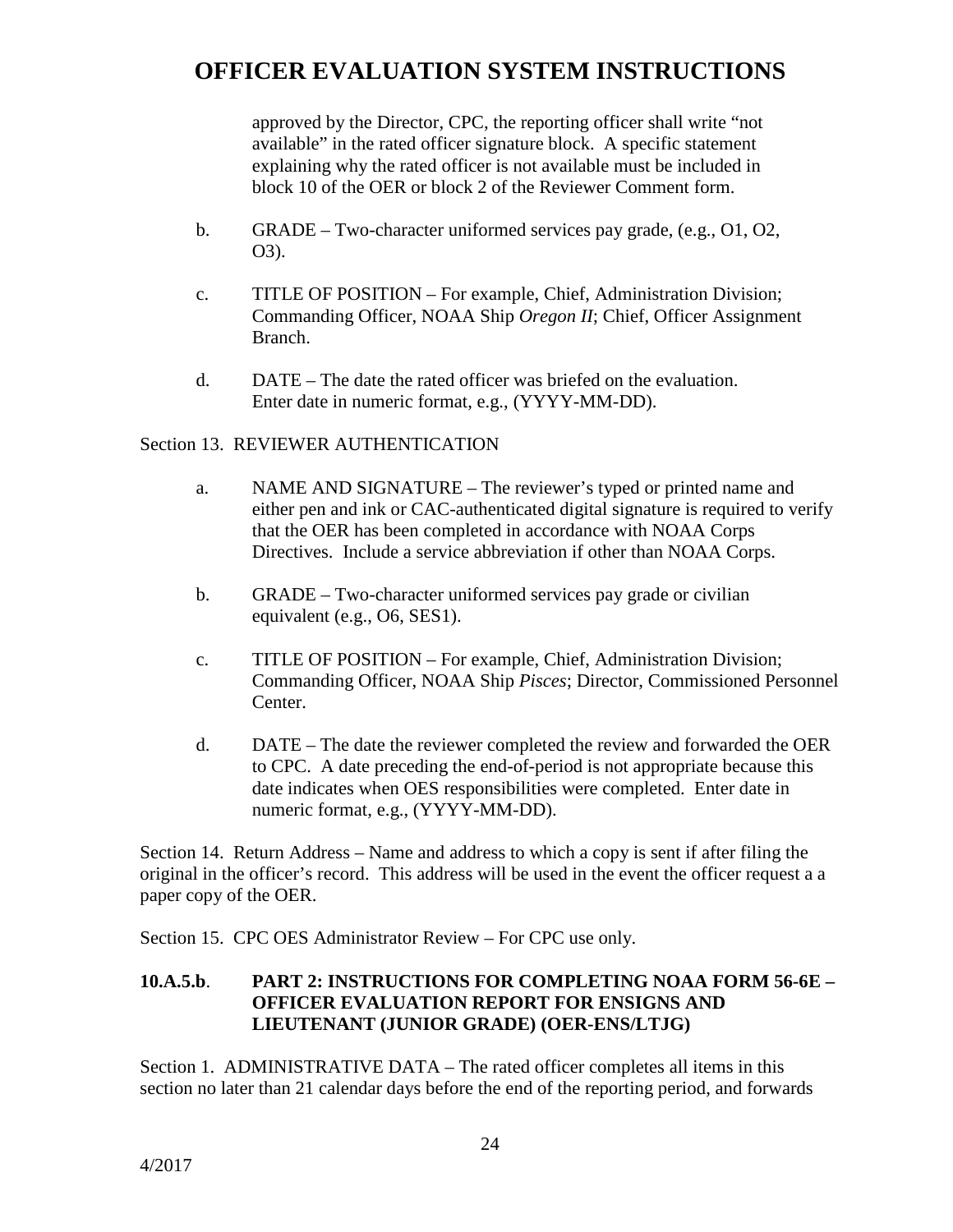the OER-ENS and supporting materials to the supervisor. The rated officer is responsible for the accuracy of the information.

- a. NAME Last Name, First Name and Middle Initial only.
- b. Rated Officer Signature Officers must review and sign (handwritten or CAC-enabled digital signature) in this space after the reporting officer has signed the OER-ENS/LTJG, but prior to submission to CPC.
- c. UNIT Identification of the unit to which permanently attached, e.g., NOAA Ship *Rainier*. For Concurrent OER-ENS/LTJG, use the temporary unit name indicated on the officer's orders.
- d. DAYS NOT OBSERVED Enter the number of days the Reported-on Officer was not present for duty. (e.g., TDY not performed in the execution of the officer's normal duties, PCS travel and proceed time, leave)
- e. GRADE Two character pay grade, e.g., O1, as of the end of the period of report.
- f. DATE OF RANK Date of rank in numeric format, e.g., (YYYY-MM-DD) for the rank of the officer associated with the period of report.
- g. DATE REPORTED Indicate the actual date reported to current PRIMARY DUTY. Enter date in numeric format, e.g., (YYYY-MM-DD).
- h. PERIOD OF REPORT The regular reporting period commences the day after the ending date of the previous regular OER or the day of commissioning (for newly commissioned officers) and ends on the date of the occasion for the current report.
- i. OCCASION FOR REPORT Mark only one box for the occasion that prompted OER submission. The occasion dictates the end-of-period date (see above). The mark of Special takes precedence to any other Occasion for Report, should more than one occasion apply.

#### Section 2. DESCRIPTION OF DUTIES – PRIMARY DUTY:

Provide the rated officer's title as indicated on their orders. If the rated officer transferred on PCS orders during the period of report the PRIMARY DUTY line can state both primary duty titles assigned during the period of report with inclusive dates after each in parentheses. Rated officers performing duties other than those assigned still list their PRIMARY DUTY title as assigned. (see 4b. below, for additional information.)

Description of Primary Duty: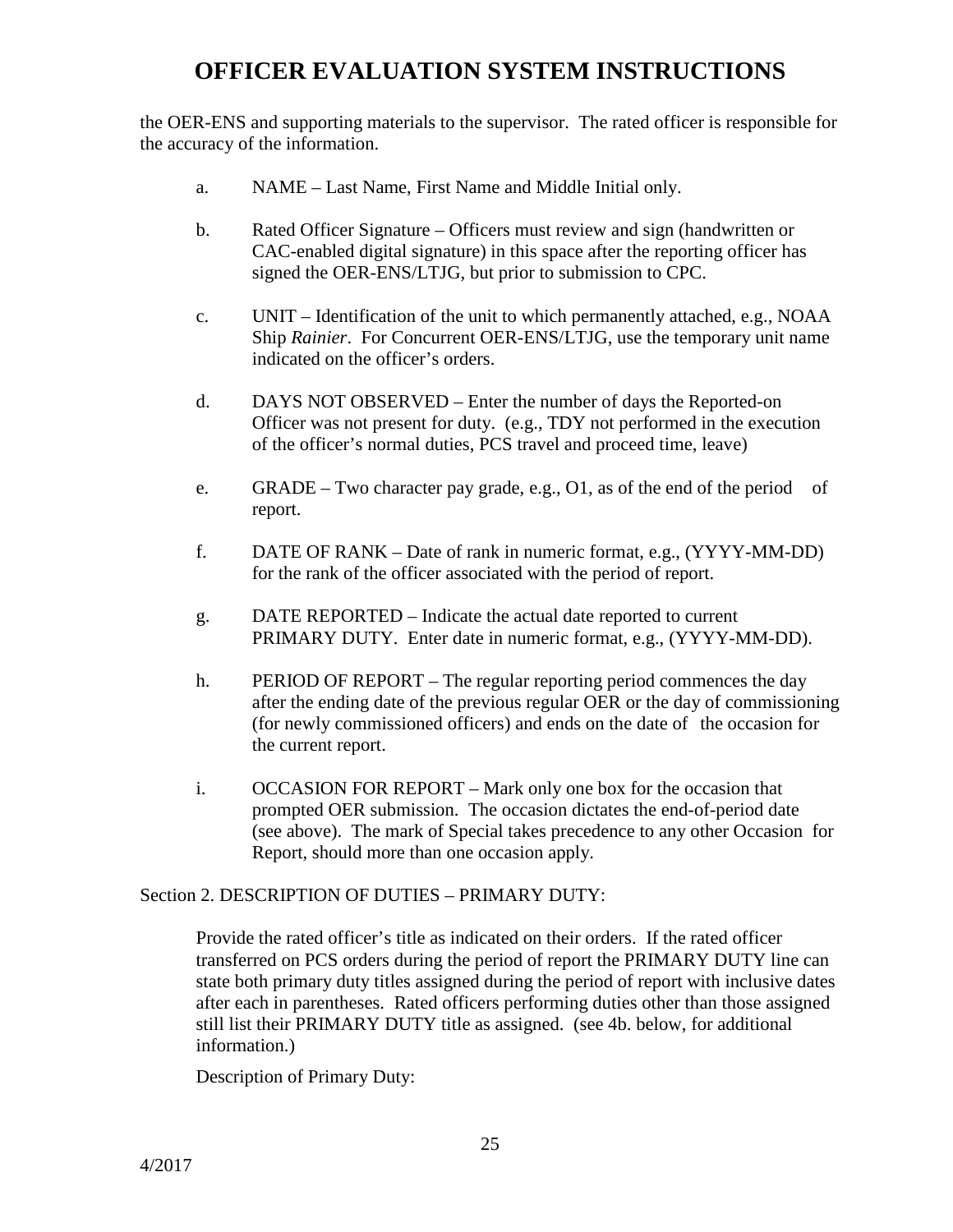- a. The supervisor writes a summary of the most important aspects of the rated officer's job. Primary duties, collateral duties, special projects, key processes, and customer identities should be included. Also note conditions particular to the assignment. Include number of people supervised, funds controlled, and unit operations or organizational relationships, as appropriate. Define highly technical terms or uncommon acronyms. Use a common sense approach to describe the most important duties in a manner that will be understandable to a reader unfamiliar with the officer's job. Section 10.A.4.c., Officer Evaluation Report Restrictions applies.
- b. Officers performing duties other than those assigned or listed in the PRIMARY DUTY block should start the description of duties with the Actual Duty Assigned, e.g., "Actual Duty Assigned: Hull Board Officer." When the rated officer transfers during the period of report and a Detachment of Officer OER is not required, then the subsequent OER may include a description of both primary duties and responsibilities of those positions.
- c. If observations are believed to be inadequate to render a judgment, the "not observed" circle is used. The reason for the "not observed" must be briefly stated in Section 2 or in the appropriate 'comments' blocks.

Section 3, 4, 5 and 6 - These sections are designed to measure an officer's demonstrated performance and qualities exhibited in four major evaluation areas:

- 3. Performance of Duties
- 4. Professional Qualities
- 5. Leadership Skills
- 6. Communication Skills
- a. Each evaluation area has two or more performance dimensions. The criteria for each dimension and the rating scale used for marking become visible after clicking the 'Open' button beside each evaluation area title. For each performance dimension, the supervisor must carefully read the standards and compare the rated officer's performance to the level of performance described by the standards – not to other officers and not to the same officer in a previous reporting period. Refer to Table 4-1, below for marking guidance as identified on the OER-ENS/LTJG.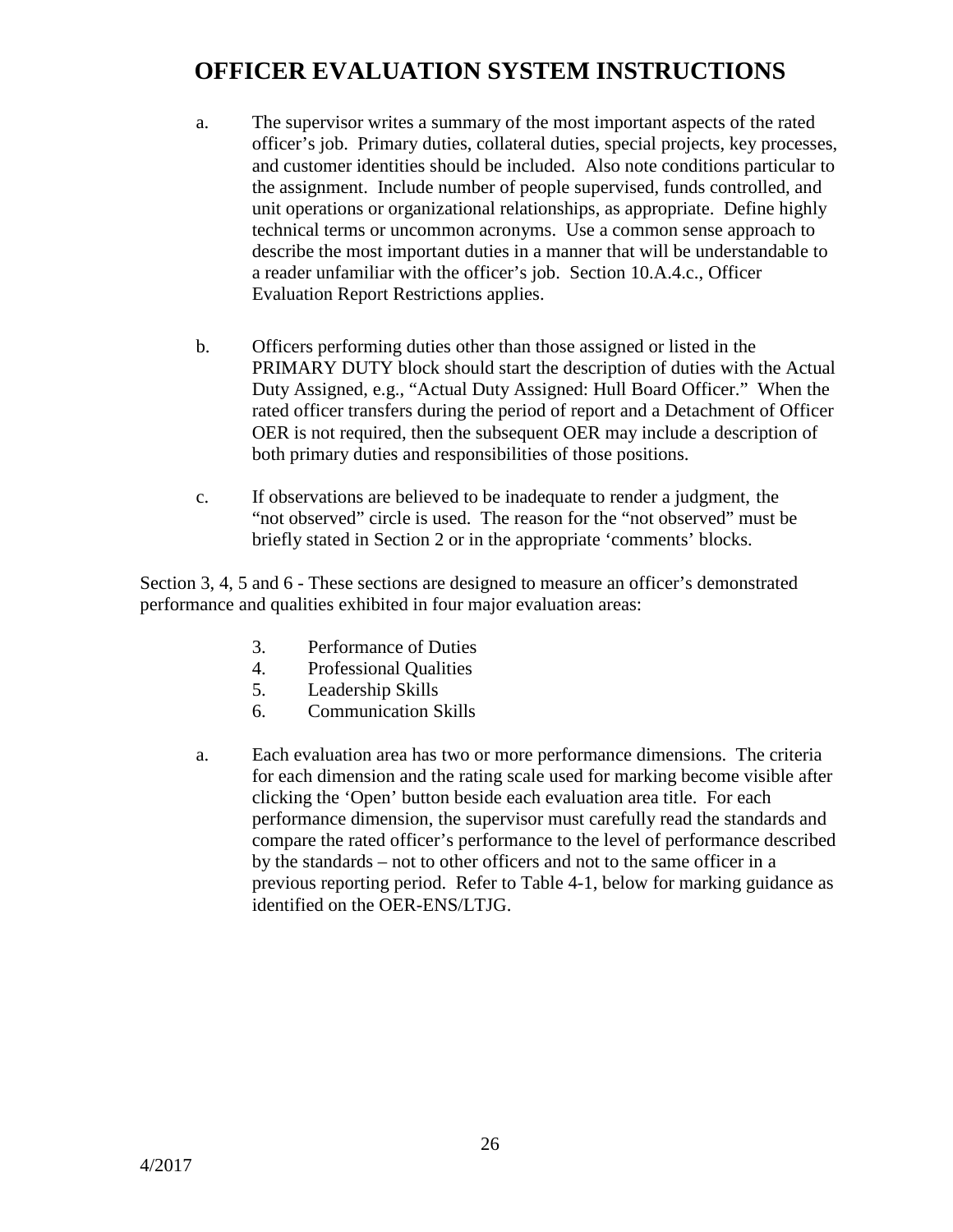|                         | <b>MEANS THE MEMBER CONSISTENTLY</b>                                                                         |  |
|-------------------------|--------------------------------------------------------------------------------------------------------------|--|
| <b>MARK</b>             |                                                                                                              |  |
|                         | (Derogatory) Did not meet all the written performance standards in the                                       |  |
| 1                       | 2' level and the rater considered the impact severely detrimental to the<br>organization or to others.       |  |
| $\mathbf{2}$            | (Below standard) Did not meet all the written performance standards in<br>this level.                        |  |
| 3                       | Did not meet all the written performance standards in the '4' block.                                         |  |
| $\overline{\mathbf{4}}$ | (Standard) Met all the written performance standards for this level and<br>none in the '6' level.            |  |
| 5                       | Met all the written performance standards in the '4' level and at least<br>one of those in the '6' level.    |  |
| 6                       | (Above standard) Met all the written performance standards for this<br>level and did not exceed any of them. |  |
| 7                       | Met all the written performance standards in the '6' level and exceeded<br>at least one of them.             |  |

**Table 4-1 Performance Dimension Marking**

- b. After marking all the performance dimensions the supervisor selects the three performance dimensions that best characterize the rated officer by selecting the appropriate circles on the form. The three selected performance dimensions shall be supported in Section 8, of the OER-ENS/LTJG.
- c. In addition, each substandard mark shall be supported in Section 8, Supervisors Comments of the OER-ENS/LTJG. The requirement to comment on the three performance dimensions that best characterize the rated officer is in addition to the requirement to support each substandard mark.

#### Section 7. QUALIFICATIONS AND COMPETENCIES

- a. This section is used to capture all professional qualifications and certifications attained during the period of report. This is to emphasize proficiency in craft and focus on professional development. This section should capture professional, technical training and certifications earned during the period of report.
- b. The intent of this section is to enhance the visibility of and emphasize the obtainment of qualifications and competencies in the officer's profession. Entries in Section 7, may mirror information found elsewhere in an officer's record.

#### Section 8. SUPERVISORS COMMENTS

a. Comments should be narrative rather than a listing of accomplishments (e.g., explain why you chose to select writing as a performance dimension to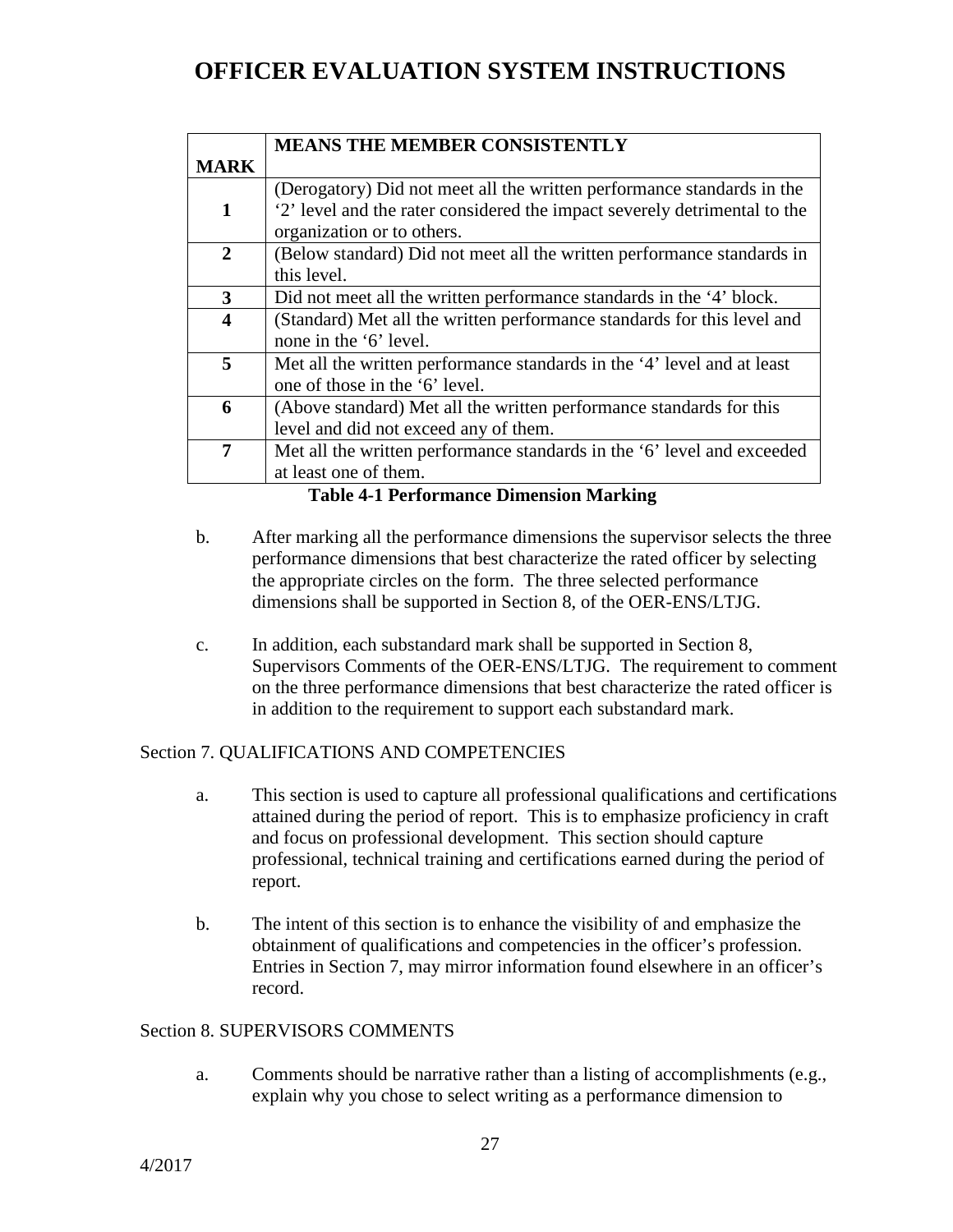characterize this officer, not simply listing how many memos, awards, or messages they wrote).

- b. Citing weakness does not make an OER derogatory. Derogatory OERs are identified in NCD 04411.
- c. All comments must be confined to the space allotted to the supervisor. An additional comments page from the supervisor is only authorized to ensure documentation of all substandard performance.

#### Section 9. SUPERVISOR AUTHENTICATION

- a. SIGNATURE The supervisor's signature verifies completion of their OES responsibilities and that comments and evaluation are correct. A typed name must accompany the signature, whether a hand or CAC-authenticated digital signature is used. Include service abbreviation if other than NOAA Corps.
- b. GRADE Two character military pay grade, or civilian equivalent, e.g., O4, GS12, etc.
- c. TITLE OF POSITION Examples include 'Chief, Administration Division'; or 'Commanding Officer'.
- d. DATE The date the supervisor submitted the evaluation to the reporting officer. Enter date in numeric format, e.g., (YYYY-MM-DD). The supervisor can sign the OER-ENS/LTJG, prior to the end of the reporting period, ideally no earlier than 21 days.

#### Section 10. COMPARISON SCALE

- a. The reporting officer fills in the circle that most closely reflects the reporting officer's ranking of the rated officer relative to all other officers of the same grade the reporting officer has known. [Note: This section represents a relative ranking of the rated officer, not necessarily a trend of performance. Thus, from period to period, an officer could improve performance, but drop a category.]
- b. A mark of 'Unsatisfactory' defines the report as derogatory see NCD 04411, of this chapter for procedures and requirements.
- c. No mark is required if there were insufficient opportunities to make a judgment. In this case, the reporting officer should indicate so with a short sentence in Section 11 – Potential.

Section 11. POTENTIAL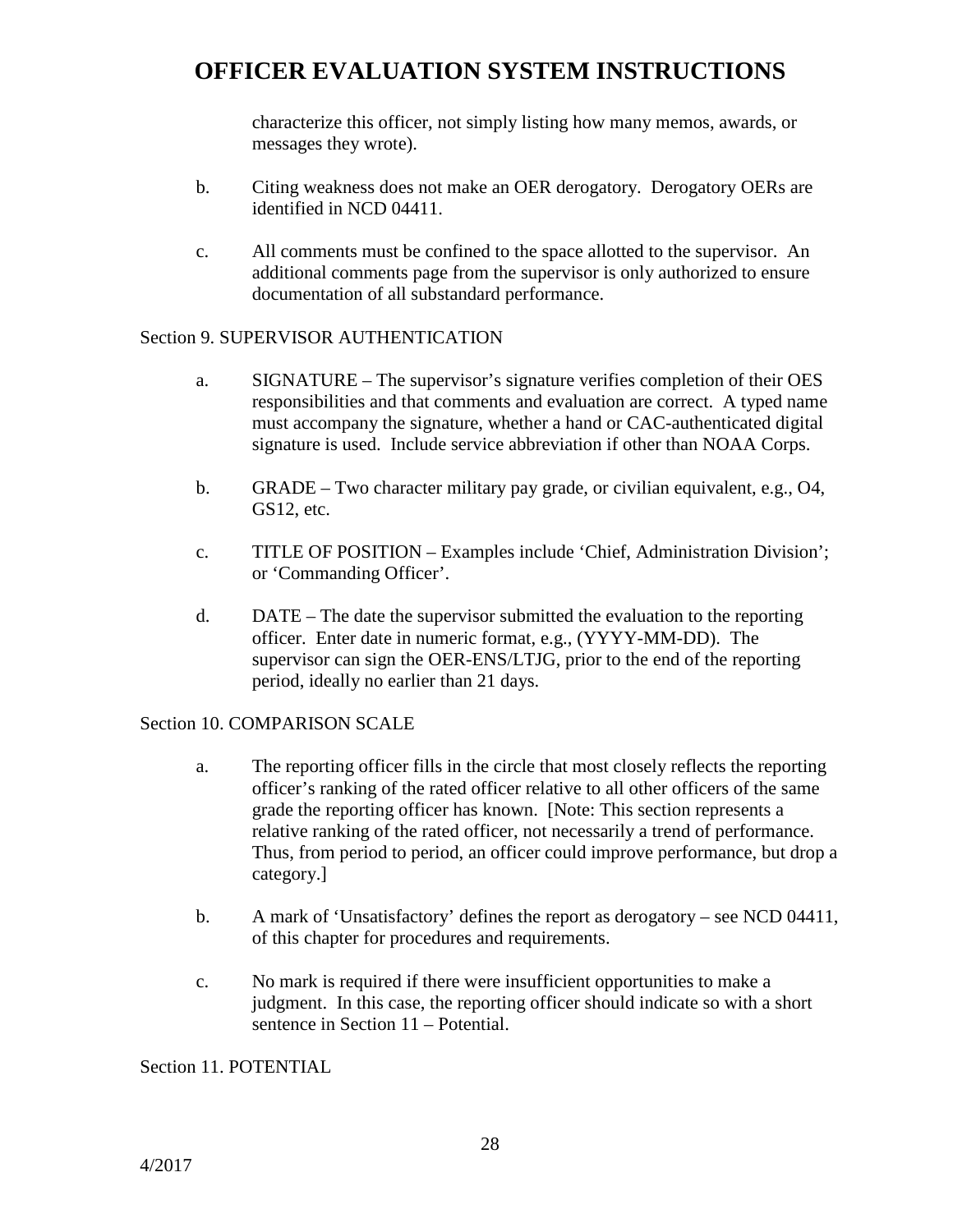- a. The reporting officer comment on the rated officer's potential for greater leadership roles and responsibilities in the NOAA Corps.
- b. No specific comments are required to support the reporting officers' judgment in Section 10 – COMPARISON SCALE. That notwithstanding, a mark other than in the center three circles is strengthened considerably if there are comments in the report from which one could reasonably draw a conclusion why this particular officer has been identified as different from the majority of officers in this grade.
- c. Comments in this section reflect the judgment of the reporting officer and may include, but are not limited to the following:
	- i. Qualification to assume the duties of the next grade.
	- ii. Specialties or types of assignment, such as command or postgraduate education for which the rated officer is qualified or shows aptitude.
	- iii. Special talents or skills (or lack thereof) such as seamanship, airmanship or business acumen, as applicable for future assignments, training or career progression.
- d. Comments must be confined to the allotted space on the form.
- e. The reporting officer shall make a selection in the Recommend Retention/Separation box by filling in the applicable circle, either:
	- i. Recommend for retention in the NOAA Corps, or
	- ii. Recommend separation from the NOAA Corps

#### Section 12. REPORTING OFFICER AUTHENTICATION

- a. NAME AND SIGNATURE The reporting officer's typed or printed name and either pen and ink or CAC-authenticated digital signature is required to verify completion of OES responsibilities and that comments and assigned marks are correct. A typed name must accompany the signature, regardless if a hand or CAC-authenticated digital is used. Include service abbreviation if other than NOAA Corps.
- b. GRADE Two-character military pay grade or civilian equivalent, e.g., O5, GS-13.
- c. TITLE OF POSITION Examples include 'Chief, Administration Division'; 'Commanding Officer'.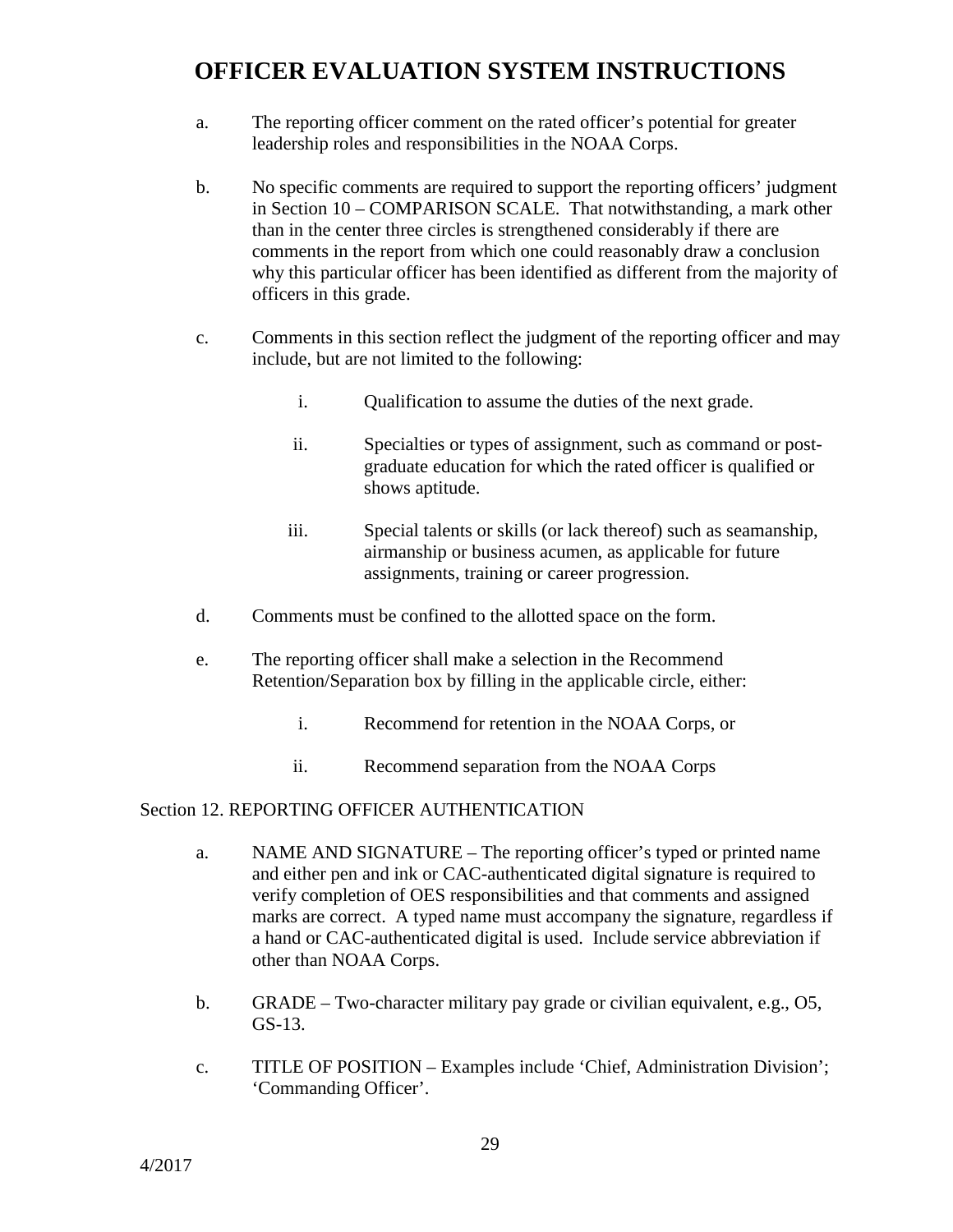d. DATE – The date the reporting officer completed the evaluation. Enter date in numeric format, e.g., (YYYY-MM-DD). Since this date indicates when the reporting officer completed OES responsibilities, a date preceding the end-ofperiod is not appropriate.

#### **10.A.5.c. PART 3: INSTRUCTIONS FOR COMPLETING DUTY UNDER INSTRUCTION (DUINS) OFFICER EVALUATION REPORTS**

#### Section 1. ADMINISTRATIVE DATA

- a. NAME Last Name, First Name and Middle Initial.
- b. GRADE Two-character pay grade, (e.g., O2, O5) as of the end of period date. Temporarily promoted officers shall provide their permanent grade, not the grade to which temporarily promoted.
- c. DATE OF RANK Date of rank in numeric format, e.g., (YYYY-MM-DD), for the rank of the officer associated with the period of report.
- d. DATE REPORTED Indicate the actual date of reporting to the school specified in block e. below. Enter date in numeric format, e.g., (YYYY-MM-DD).
- e. UNIT The name of school, college, or university attended or designation of industry training.
- f. DAYS NOT OBSERVED Enter the number of calendar days the rated officer was not present for duty during the evaluation period. For example, TDY not performed in the execution of the officer's normal duties, PCS travel and proceed time, convalescent or extended leave.
- g. DATE SUBMITTED The date the rated officer submits the OER form to the supervisor. Enter date in numeric format, e.g., (YYYY-MM-DD).
- h. PERIOD OF REPORT The reporting period commences the day after the ending date of the last regular OER and ends on either the date of the completion of training, the end of semester, or an intervening reporting trigger.
- i. OCCASION FOR REPORT Select either "Annual/Semiannual" "Detachment of Officer" or "Exception Report" for the occasion which has prompted the OER submission. "Exception Report" is selected only in cases where the rated officer is assigned to Part-time University Training, or when attending training as an intern or student at a NOAA program, project or activity for 90 calendar days or less.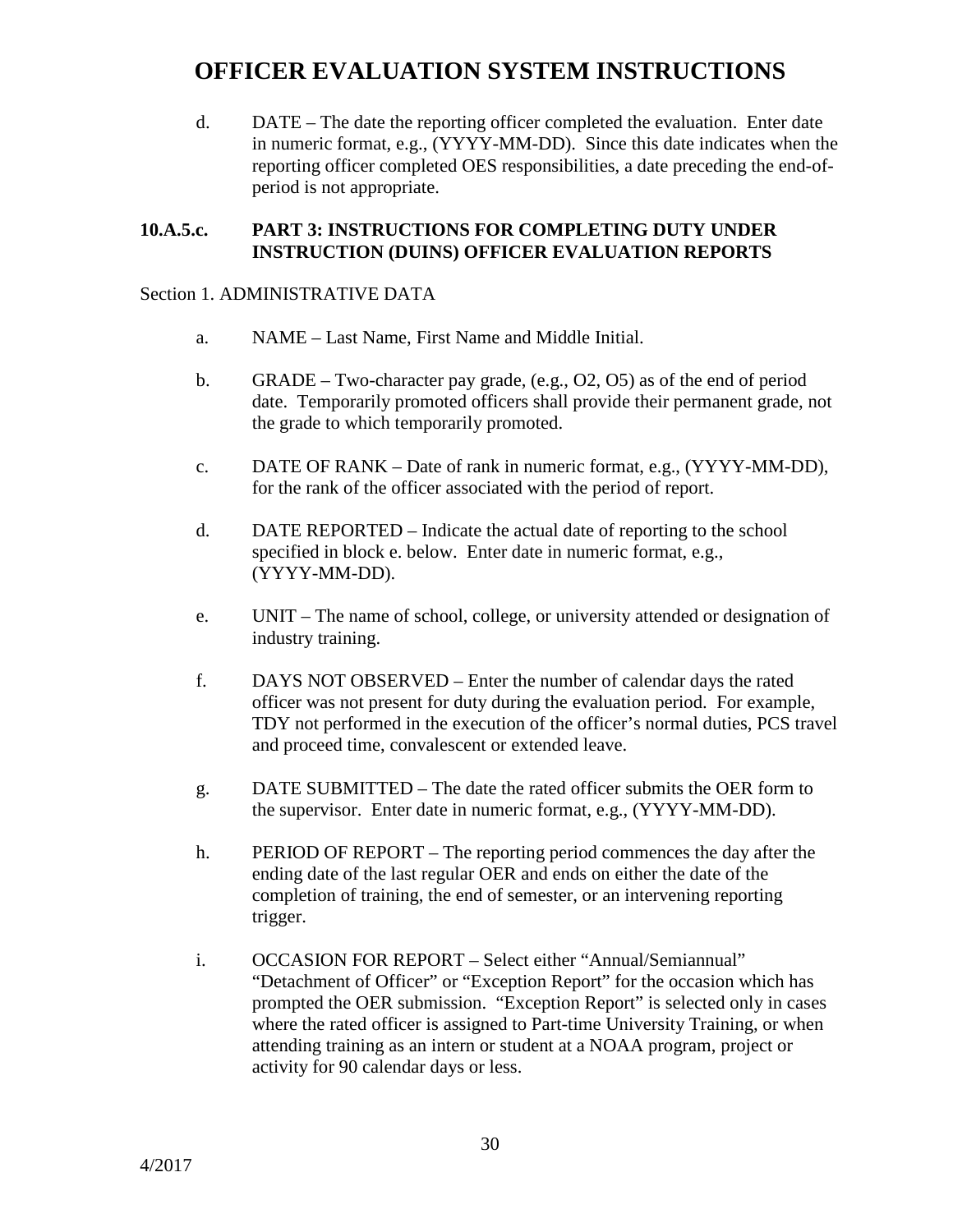j. EXCEPTION REPORT – "Concurrent" is selected only when "Exception Report" is selected in block (l)(i) of the OER.

### Section 2. DESCRIPTION OF DUTIES

- a. Identify the institution or school attended and its location, the program or degree sought or earned, and the expected duration or completion of the program.
- b. Include the following text: "DUINS OER submitted in accordance with (IAW) Section 10.A.5.c., of these instructions."

Sections 3 through 8.

- a. Select "NO" (Not Observed) for all marks.
- b. Course titles, grades, and grade point average for each semester covered by the OER shall be listed in the performance comments section under block 3.
- c. No other comments are authorized in these sections.

Reviewer Comments. Reviewer comments are not required for DUINS OERs, but if provided shall be submitted in accordance with Section 10.A.4.d., of these instructions.

### **10.A.5.d. PART 4: INSTRUCTIONS FOR COMPLETING NOAA FORM 56-6B REVIEWER COMMENTS**

#### Section 1. ADMINISTRATIVE DATA

- a. NAME Last Name, First Name, Middle Initial
- b. GRADE Two-character pay grade of the rated officer, e.g., O2, O5, as of the end of reporting period date.
- c. DATE OF RANK Date of rank in numeric format, e.g., (YYYY-MM-DD) for the rated officer in all numerals.

Section 2. COMMENTS – The reviewer shall comment on the rated officer's potential, performance, qualities, or value to the NOAA Corps if these areas need to be expanded or explained further. The reviewer also may explain or reconcile discrepancies or conflicts reflected in the completed report, if these inconsistencies cannot be resolved by returning the report to the concerned rating chain members or through personal discussion. Additionally, the reviewer shall limit comments to performance or behavior observed during the reporting period and/or discussion of the rated officer's development of operational and leadership competencies. If the rated officer is not available or refused to sign the OER, explain the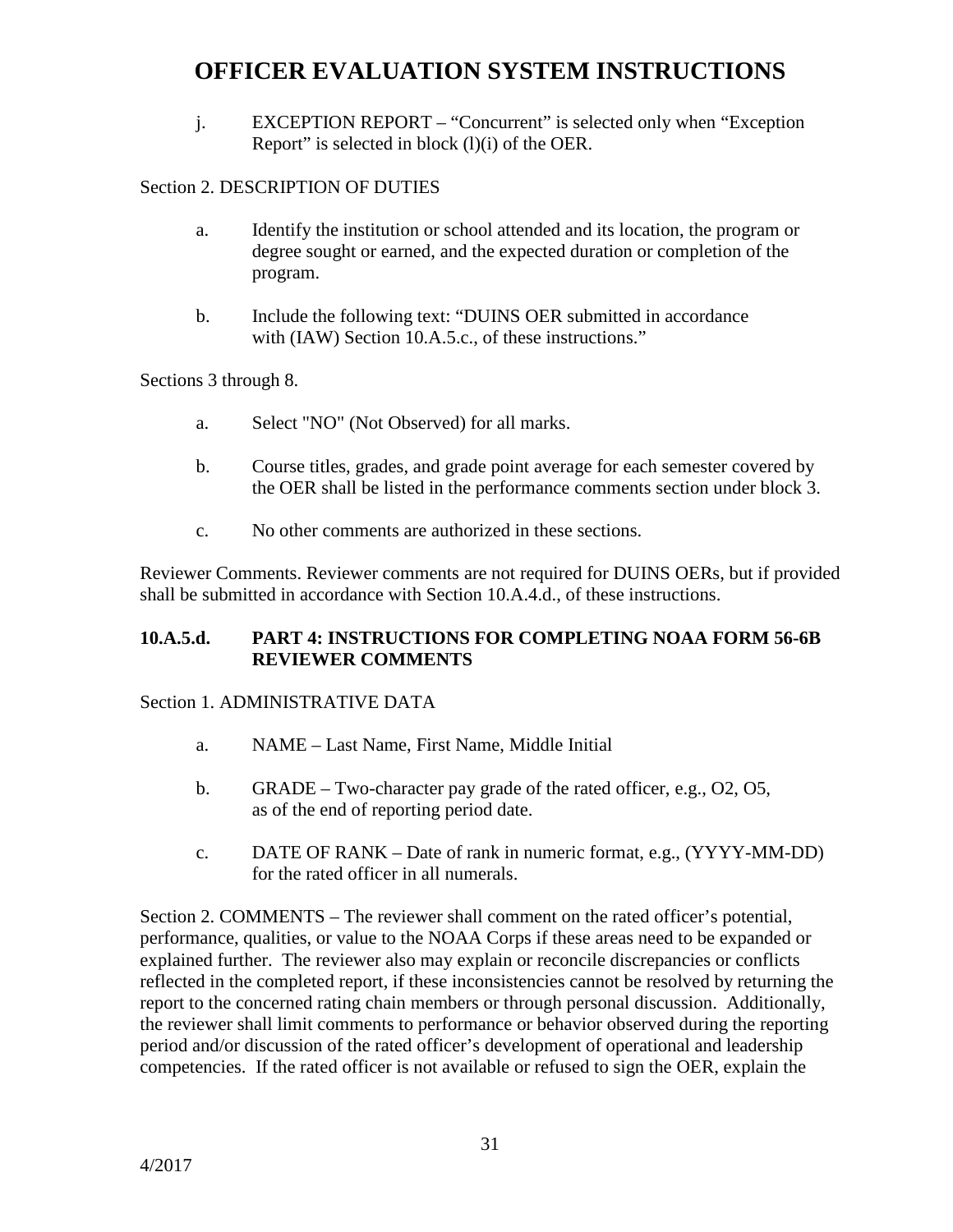circumstances and timeline of the officer being presented the OER and given the opportunity to discuss with the rating chain.

#### Section 3. COMPARISON AND RATING SCALES

- a. COMPARISON SCALE (FOR GRADES O3 TO O5) Reporting officer shall select the number that most closely reflects the reporting officer's ranking of the rated officer relative to all other officers of the same grade that the reporting officer has known. This section represents a relative ranking of the rated officer, not necessarily a trend of performance. Thus, from period to period, an officer could improve in performance, but drop a category.
- b. RATING SCALE (CAPTAIN) The reviewer shall select the number that most closely reflects the rated officer's performance during the reporting period in consideration of information contained in the OER.

#### Section 4. REVIEWER AUTHENTICATION

- a. NAME AND SIGNATURE The reviewer's typed or printed name and either pen and ink or CAC-authenticated digital signature is required to verify that the OER has been completed in accordance with NOAA Corps Directives. Include a service abbreviation if other than NOAA Corps.
- b. GRADE Two-character uniformed services pay grade or civilian equivalent (e.g., O6, SES).
- c. TITLE OF POSITION For example: Chief, Administration Division; Commanding Officer, MOC-P; Director, CPC.
- d. DATE The date the reviewer completed the review and forwarded the OER to the OER Administrator. Because this date indicates when OES responsibilities were completed, a date preceding the end-of-period is not appropriate. Enter date in numeric format, e.g., (YYYY-MM-DD).

#### **10.A.5.e. PART 5: INSTRUCTIONS FOR COMPLETING NOAA FORM 56-6C OFFICER SUPPORT FORM (OSF)**

#### Section 1. ADMINISTRATIVE DATA

- a. NAME Last Name, First Name and Middle Initial.
- b. GRADE Two-character pay grade of the rated officer, e.g., O2, O5, as of the end of reporting period date.
- c. NAME OF SUPERVISOR Last Name, First Name and Middle Initial.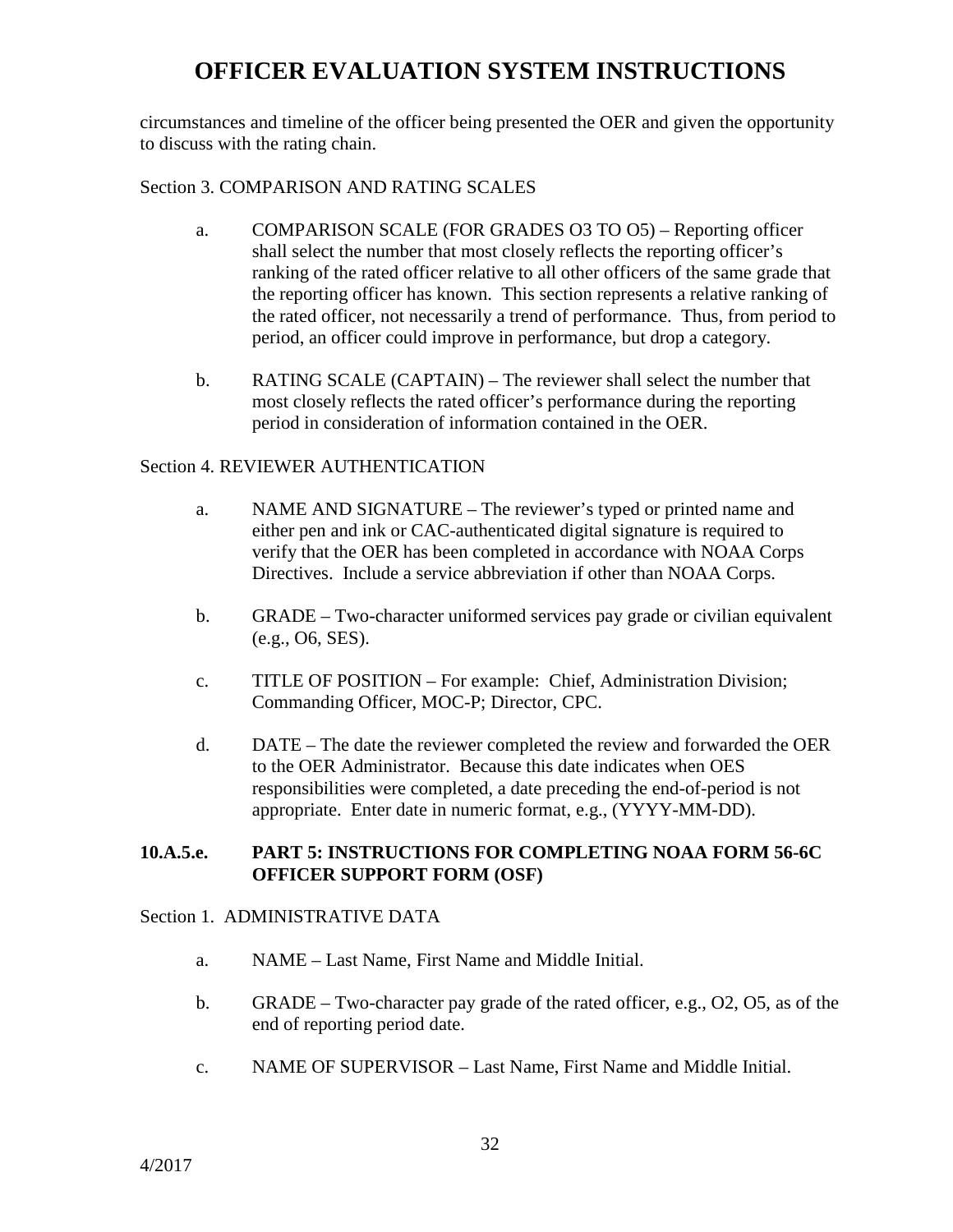- d. GRADE OF SUPERVISOR Two-character uniformed services pay grade, or civilian equivalent (e.g., O6, GS12, WM-Master, ZP-IV).
- e. PERIOD OF REPORT The period of time covered by the information noted in the form, normally the same as the OER reporting period.

Section 2a. DESCRIPTION OF DUTIES – This space provides opportunity for the rated officer or supervisor to outline the rated officer's normal duty requirements for the specific billet or duty position.

- a. Entries should show the type of work required rather than frequently changing tasks.
- b. Descriptions should be clear, concise, and specific; explain what the rated officer's job is; and not merely list primary and collateral duty titles.
- c. Entries should include a description of primary duties and significant collateral duties. Specific requirements, key activities, and available resources (such as amount of money controlled and number of people supervised) should also be described.

### Section 2b. AREAS OF EMPHASIS

- a. This section provides an opportunity for the rated officer or supervisor to record specific projects to be completed, problems anticipated, progress sought, and specific results expected during the reporting period.
- b. Particular goals for the rated officer's professional development during the period may be listed as well (such as completion of professional qualifications or exams, attendance at particular training courses, or completion of correspondence courses, etc.).

### Section 2c. INITIAL MEETING

- a. This section shall be used by the rated officer to notify the supervisor if a meeting is desired at the beginning of the reporting period to discuss what is expected for the coming period. If the rated officer desires a meeting, they shall submit the OSF to the supervisor no later than 21 calendar days before the beginning of the reporting period.
- b. When the conference has been held, the supervisor shall date and initial the OSF in the space indicated.

### Section 3. DURING PERIOD ADJUSTMENTS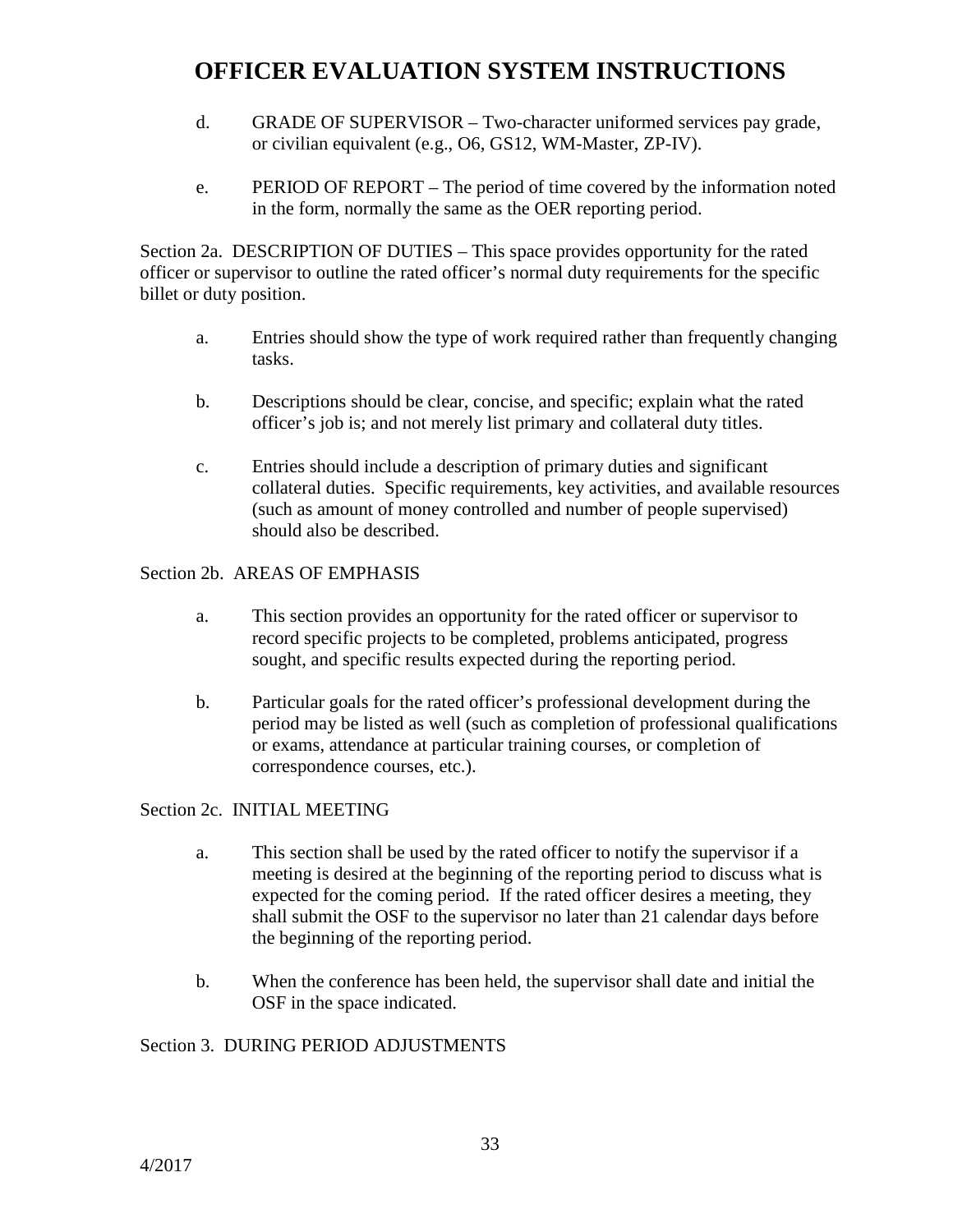- a. This section is used when circumstances affecting the rated officer's duties, projects, and areas of emphasis change to a significant degree.
- b. The rated officer or supervisor may note new tasks, altered responsibilities, changes of resources, or special problems emerging during the reporting period that impact upon the rated officer's ability to attain the expected results.

#### Section 4a. ACCOMPLISHMENTS/AREAS NEEDING IMPROVEMENT

- a. In this section, the rated officer may list accomplishments and progress toward completing projects or achieving expected results entered in Section 2b. Educational or professional accomplishments achieved may be entered as well.
- b. If the rated officer intends to apprise the supervisor of accomplishments or progress for the period using the OSF, the rated officer shall submit the OSF no later than 21 calendar days before the end of the reporting period.

#### Section 4b. END-OF-PERIOD MEETING

- a. The rated officer shall use this section to notify the supervisor an end-ofperiod meeting is desired.
- b. When the conference has been held, the supervisor shall date and initial the OSF in the space indicated.

#### Section 5. SUPERVISORS COMMENTS

- a. The supervisor may affirm, supplement, expand, or otherwise comment upon the rated officer's accomplishments during the reporting period. The supervisor should draw from the information generated by conferences and other performance.
- b. Comments here may become a subject for discussion during the end-of-period conference.

Sections 6a through 6d. PERFORMANCE OBSERVATIONS

- a. This section of the OSF is used by the supervisor to note specific examples of the rated officer's performance or qualities observed or brought to the supervisor's attention in each of the major evaluation areas of the OER.
- b. The most significant incidents or aspects of performance should be noted for recall to assist in providing constructive performance feedback and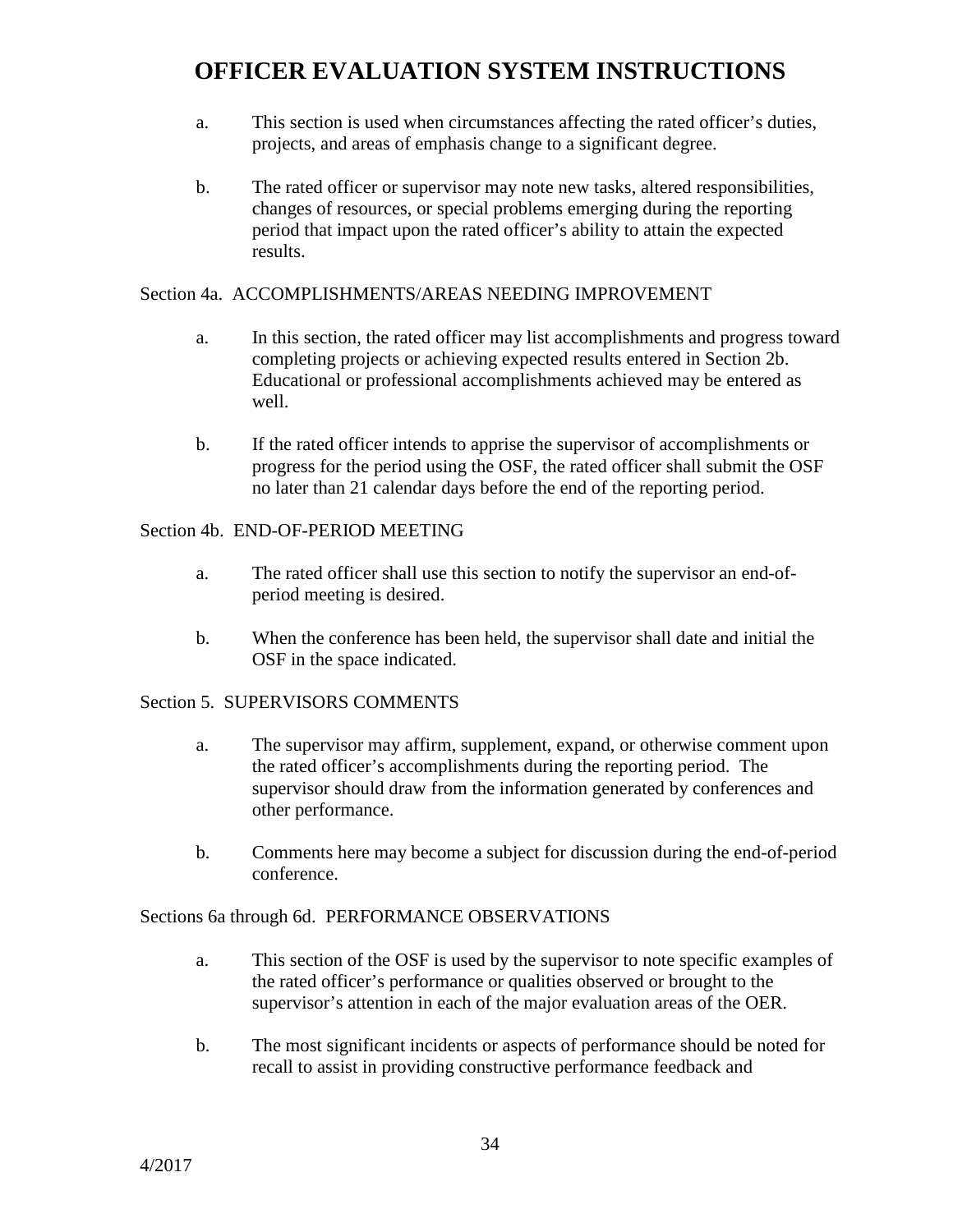substantiating evaluations on the OER. Entries are best noted chronologically as they occur in the appropriate evaluation area.

- c. For convenience, the supervisor may use the OSF as a file folder to keep notations of observed performance and to append copies of correspondence, messages, or other documentation related to the rated officer's performance during the reporting period.
- d. Supervisors are encouraged to be creative in utilizing Section 6 of the OSF as an aid in obtaining information related to the rated officer's performance. For example, practices such as circulating a copy of the OSF to other staff members who may have knowledge of the rated officer's performance or the performance of their organizational unit are acceptable and may be helpful.

#### **10.A.5.f. PART 6: INSTRUCTIONS FOR COMPLETING NOAA FORM 56-6F - ADMIRAL EVALUATION REPORT**

#### Part 1: EVALUATION REQUEST

Section 1A. IDENTIFICATION – Flag officer who is the subject of the report completes all items in this section.

- a. NAME Last Name, First Name and Middle Initial.
- b. GRADE Two-character pay grade, (e.g., O7, O8) as of the end of the reporting period.
- c. YEARS IN GRADE Number of years at current rank as of the end of the reporting period.
- d. CURRENT ASSIGNMENT Identification of the position or organization to which predominantly assigned.
- e. REPORTED TO ASSIGNMENT OR ORGANIZATION Enter the date reported to current assignment in numeric format, e.g., (YYYY-MM-DD).
- f. PERIOD OF EVAULATION Enter the start and end dates of the period of report in numeric format, e.g., (YYYY-MM-DD).
- g. TYPE OF EVALUATION Circle either 'Regular' or 'Special' as applicable.
- h. REASON FOR EVALUATION Circle 'Annual' 'Detachment of Reporting Officer' or 'Detachment of Officer' as applicable.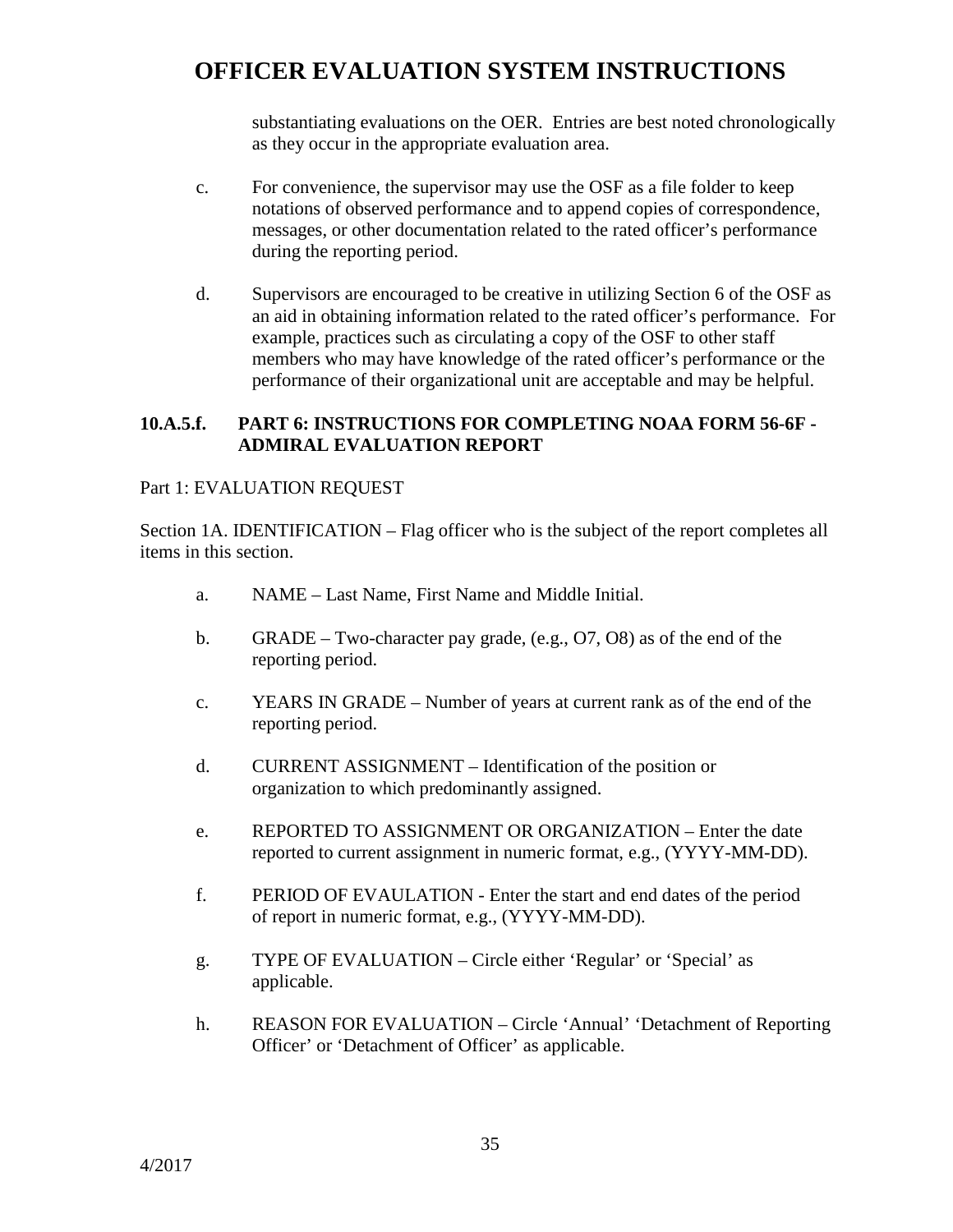Sections 1B, 1C, and 1D - Flag officers use these spaces to provide information on their accomplishments, opportunities, challenges and potential future assignments per the guidance at the top of each section. Text should be limited to the space in the box for this Section, amplifying details or providing supporting materials on separate sheets may be used to assist raters, but are not part of the final report. The flag officer's typed or printed name and an original hand-signature or CAC-authenticated signature at the bottom of Section 1 verifies completion of their AER responsibilities and the source and accuracy of their entries.

- Part 2 SUPERVISORS EVAULATION Completed by the supervisor of the flag officer per the instructions in each section.
- Section 2A: OFFICER BEING EVALUATED Name of flag officer being evaluated should be entered Last Name, First Name and Middle Initial.
- Section 2B: PERFORMANCE The electronic form contains links to a full list of competencies and to definitions of each of the performance dimensions. Supervisors should mark at least one and up to three of these dimensions as the flag officer's greatest strengths by putting an 'S' (strength) in the column at the far right of Section 2B. Supervisors should also mark at least one and up to three dimensions as areas where the officer would most benefit from development with a 'C' (challenge).

Section 2C: COMMENTS - Supervisor comments should fit within the box.

Section 2D: SUMMARY RATINGS - Supervisor should mark the box which best describes the likelihood that others would work for the reported-on flag officer again.

#### Section 2E: SUPERVISOR

- a. Name of supervisor should be printed or typed Last Name, First Name and Middle Initial.
- b. Years in Grade for commissioned officers or equivalent for civilian supervisors.
- c. Organization Name is the name of the organization to which the rated flag officer is assigned.
- d. Period of Supervision starts when flag officer reports to position and continues through end of period of report. Enter date in numeric format, e.g., (YYYY-MM-DD).
- e. Signature may be original hand signature or CAC-authenticated digital signature.
- f. Date is day the Admiral Evaluation Report is signed by supervisor. Enter date in numeric format, e.g., (YYYY-MM-DD).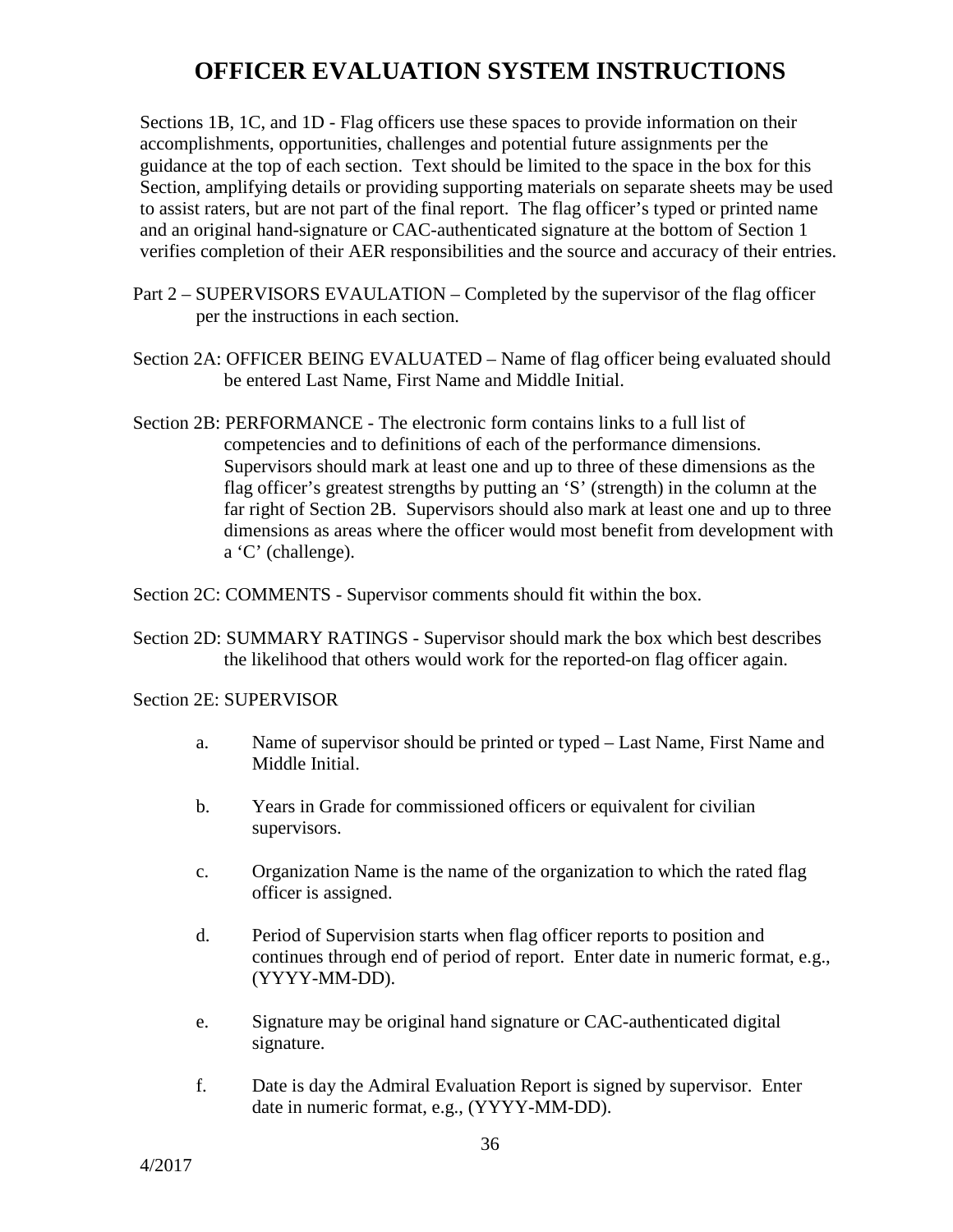- PART 3 REPORTING OFFICER'S ASSESSMENT Completed by reporting officer of the flag officer per instructions in each section.
- 3A: OFFICER BEING EVALUATED Name of flag officer being evaluated should be entered Last Name, First Name and Middle Initial.
- 3B: COMMENTS Reporting Officer Comment's Section is an opportunity for the reporting officer to comment on the performance, aptitudes, and fitness of the flag officer being evaluated. Comments should fit within the box allocated to Section 3B.
- 3C: RANKING Mark the box which best describes the rated flag officer in comparison to all other flag officers the reporting officer has known.
- 3D: RECOMMENDATION The recommendation section is an opportunity for the reporting officer to discuss the future of the rated flag officer within the organization and any related courses of action or undertakings. Text for the recommendation section should fit in the box in Section 3D.

#### 3E: REPORTING OFFICER –

- a. Name of reporting officer should be printed or typed Last Name, First Name and Middle Initial.
- b. Signature may be original hand signature or CAC-authenticated digital signature.
- c. Date is day the AER is signed by the reporting officer. Enter date in numeric format, e.g., (YYYY-MM-DD).

#### PART 4 – REVIEWER'S ASSESSMENT –

Completed by reviewer per instructions in each box. If reporting officer and reviewer are the same, space in 4B may be used for additional perspective if so desired; if not, box may indicate 'reviewer and reporting officer are the same' with no requirement to complete Sections 4B, 4C, and 4D.

- Section 4A: OFFICER BEING EVALUATED Name of flag officer being evaluated should be entered – Last Name, First Name and Middle Initial.
- Section 4B: COMMENTS Reviewer comments section is an opportunity for the reviewer to comment on the performance, aptitudes, and fitness of the flag officer being evaluated. Comments should fit within the box allocated.
- Section 4C: RANKING Mark the box which best describes the rated flag officer in comparison to all other flag officers the reviewer has known.
- Section 4D: RECOMMENDATION The recommendation section is an opportunity for the reviewer to discuss the future of the rated flag officer within the organization and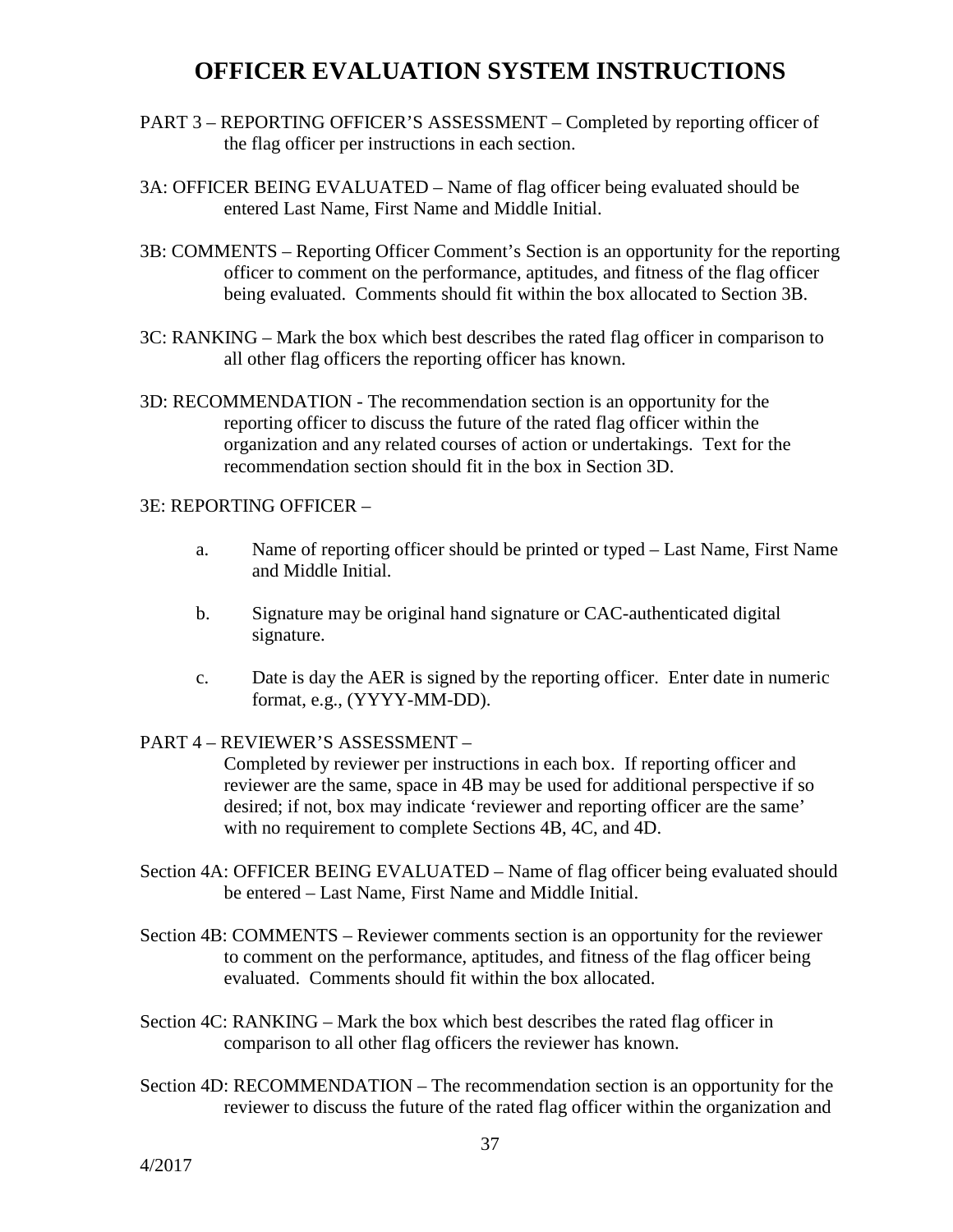any related courses of action or undertakings. Text for the recommendation section should fit in the box.

Section 4E: REVIEWER –

- a. Name of reviewer should be printed or typed Last Name, First Name and Middle Initial.
- b. Signature may be original hand signature or CAC-authenticated digital signature.

Date is the day the AER is signed by the reviewer. Enter date in numeric format, e.g., (YYYY-MM-DD).

### **10.A.6. INSTRUCTIONS FOR PROCESSING OFFICER EVALUATION FORMS**

#### **10.A.6. PROCESSING OF OFFICER EVALUATION REPORTS AT COMMISSIONED PERSONNEL CENTER**

- A. OERs shall arrive at CPC no later than 45 calendar days after the end of the reporting period.
- B. OERs must route through the OER Administrator prior to submission to the OES Administrator.
- C. OERs may be either hand carried, mailed (United States Postal Service or private courier), or transmitted via inter-office mailer to CPC. The mailing address for completed reports is:

Chief, OCMD Commissioned Personnel Center 8403 Colesville Road, Suite 500 Silver Spring, MD 20910

Digitally signed OERs may be submitted to <u>oer.cpc@noaa.gov</u> using a secure file transfer system (i.e. Accellion).

D. Unless mailed directly to either a member of the rating chain or the Director, CPC, completed OERs shall be mailed in double envelopes with the inner envelope marked "Officer Evaluation Report Enclosed, For Official Use Only, Do Not Open in Mailroom."

OERs mailed to CPC are received by an OCMD staff member and checked into the database with a date stamp. Digital OERs are received by an OCMD staff member